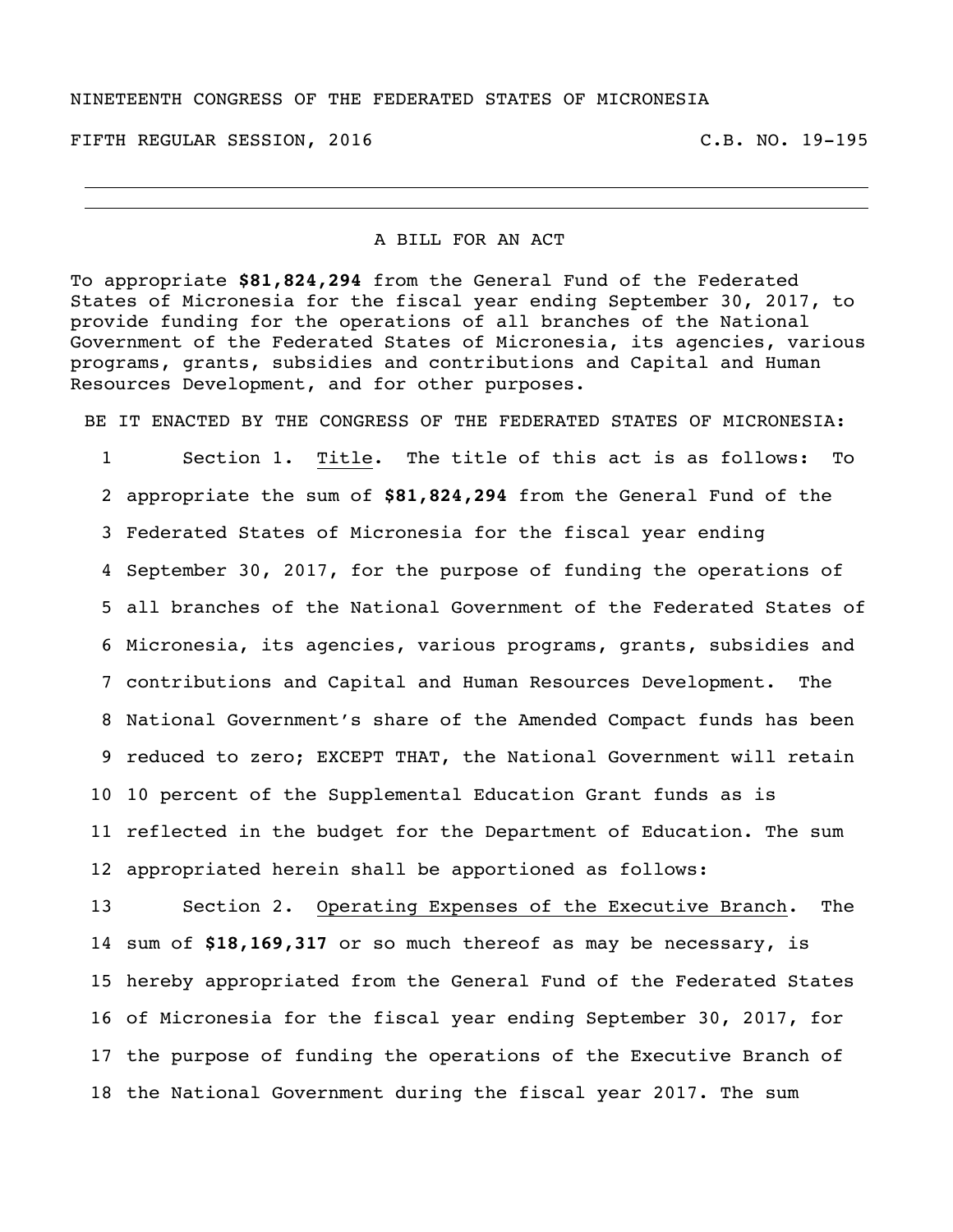appropriated by this section shall be apportioned as follows: (1) Office of the President. The sum of **\$1,192,567** or so much thereof as may be necessary, for the operations of the Office of the President during the fiscal year 2017. The sum appropriated herein shall be apportioned as follows: Personnel ..................................\$ 470,067 Travel ..................................... 190,000 Contractual Services........................ 431,000 OCE ........................................ 99,000 Fixed Assets ............................... 2,500 (2) Department of Foreign Affairs. The sum of **\$4,563,881**, or so much thereof as may be necessary, for the operations of the Department of Foreign Affairs during the fiscal year 2017. The sum appropriated herein shall be apportioned as follows: Personnel ..................................\$ 1,488,332 Travel ..................................... 333,710 Contractual Services........................ 2,365,087 OCE ........................................ 307,202 Fixed Assets ............................... 69,550 (3) Department of Finance and Administration. The sum of **\$2,532,058**, or so much thereof as may be necessary, for the operations of the Department of Finance and Administration

during the fiscal year 2017. The sum appropriated herein shall be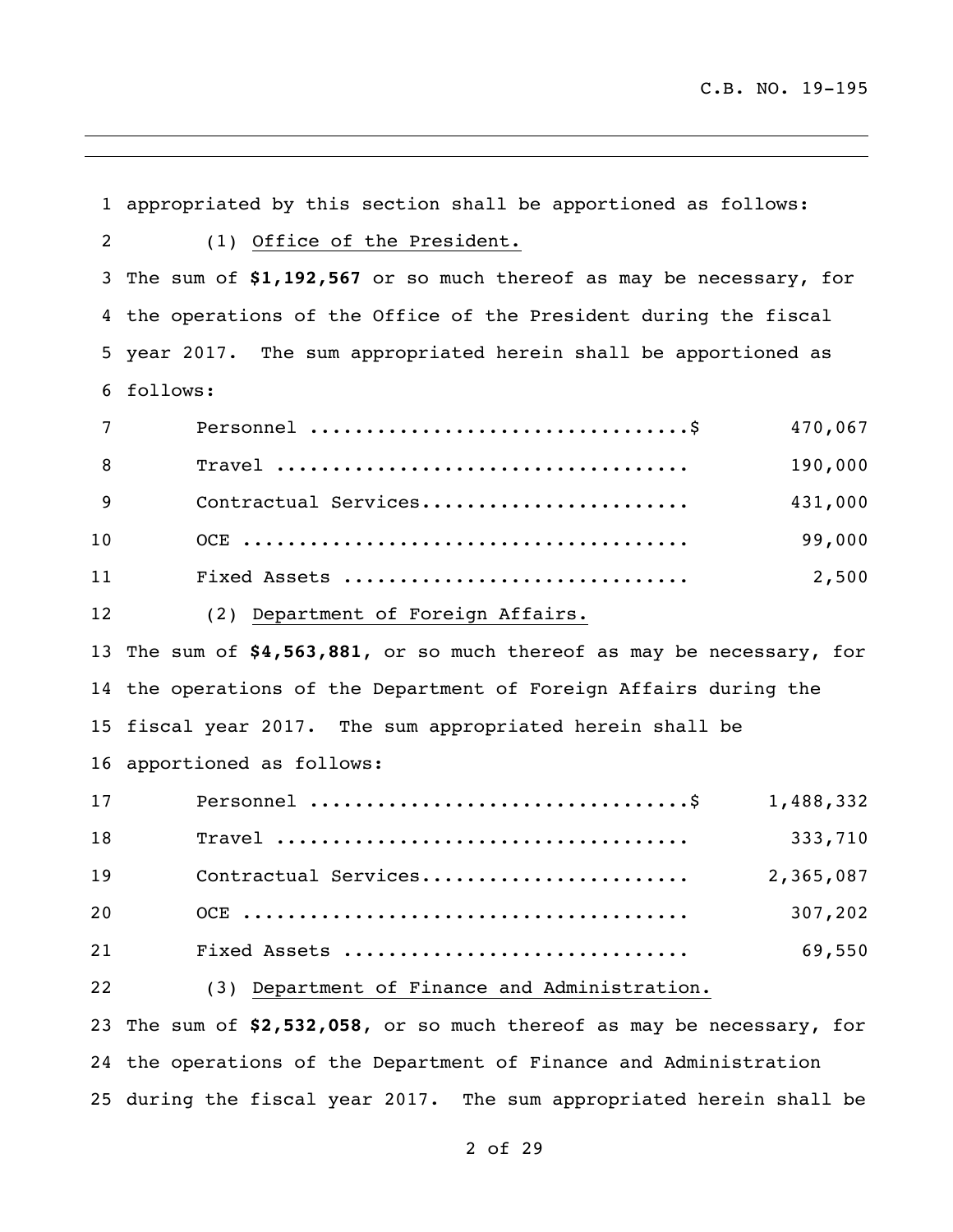apportioned as follows: Personnel ..................................\$ 1,731,879 Travel ..................................... 200,401 Contractual Services........................ 273,966 OCE ........................................ 245,812 Fixed Assets ............................... 80,000 (4) Department of Resources and Development. The sum of **\$1,229,931**, or so much thereof as may be necessary, for the operations of the Department of Resources and Development during the fiscal year 2017. The sum appropriated herein shall be apportioned as follows: Personnel .................................... \$ 829,195 Travel ..................................... .. 188,698 14 Contractual Services............................. 48,250 OCE ........................................... 162,288 Fixed Assets ............................... .. 1,500 (5) Department of Transportation, Communications and Infrastructure. The sum of **\$2,476,256,** or so much thereof as may be necessary, for the operations of the Department of Transportation, Communications and Infrastructure during the fiscal year 2017. The sum appropriated herein shall be apportioned as follows: Personnel .................................. \$ 552,077 Travel ..................................... 237,355 Contractual Services........................ 1,618,579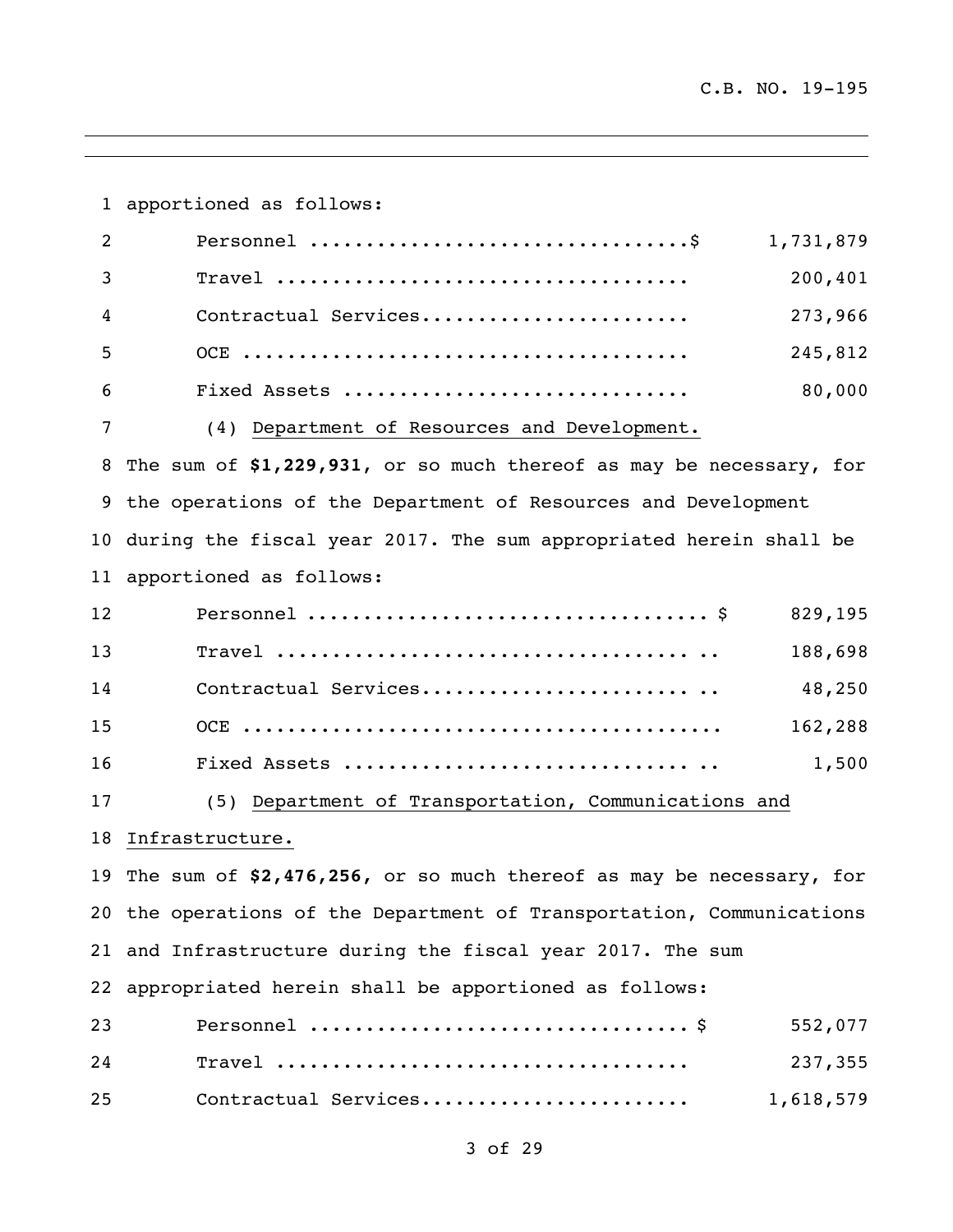| $\mathbf{1}$      | 68,245                                                               |
|-------------------|----------------------------------------------------------------------|
| 2                 | Fixed Assets<br>$-0-$                                                |
| 3                 | (6) Department of Health and Social Affairs.                         |
| 4                 | The sum of \$779,279, or so much thereof as may be necessary, for    |
|                   | 5 the operations of the Department of Health and Social Affairs      |
|                   | 6 during the fiscal year 2017. The sum appropriated herein shall be  |
| 7                 | apportioned as follows:                                              |
| 8                 | 448,765                                                              |
| 9                 | 130,246                                                              |
| 10                | Contractual Services<br>108,617                                      |
| 11                | 90,151                                                               |
| $12 \overline{ }$ | 1,500<br>Fixed Assets                                                |
| 13                | (7) Department of Education.                                         |
|                   | 14 The sum of \$804,247, or so much thereof as may be necessary, for |
|                   | 15 the operations of the Department of Education during the fiscal   |
|                   | 16 year 2017. Of the total amount of funds appropriated herein,      |
|                   | 17 \$366,598 shall be deemed to come from funds available under the  |
|                   | 18 Supplemental Education Grant. The sum appropriated herein shall   |
|                   | 19 be apportioned as follows:                                        |
| 20                | 408,511                                                              |
| 21                | $\texttt{True}$<br>154,793                                           |
| 22                | Contractual Services<br>168,393                                      |
| 23                | 70,050                                                               |
| 24                | 2,500<br>Fixed Assets                                                |
| 25                | (8) Department of Justice.                                           |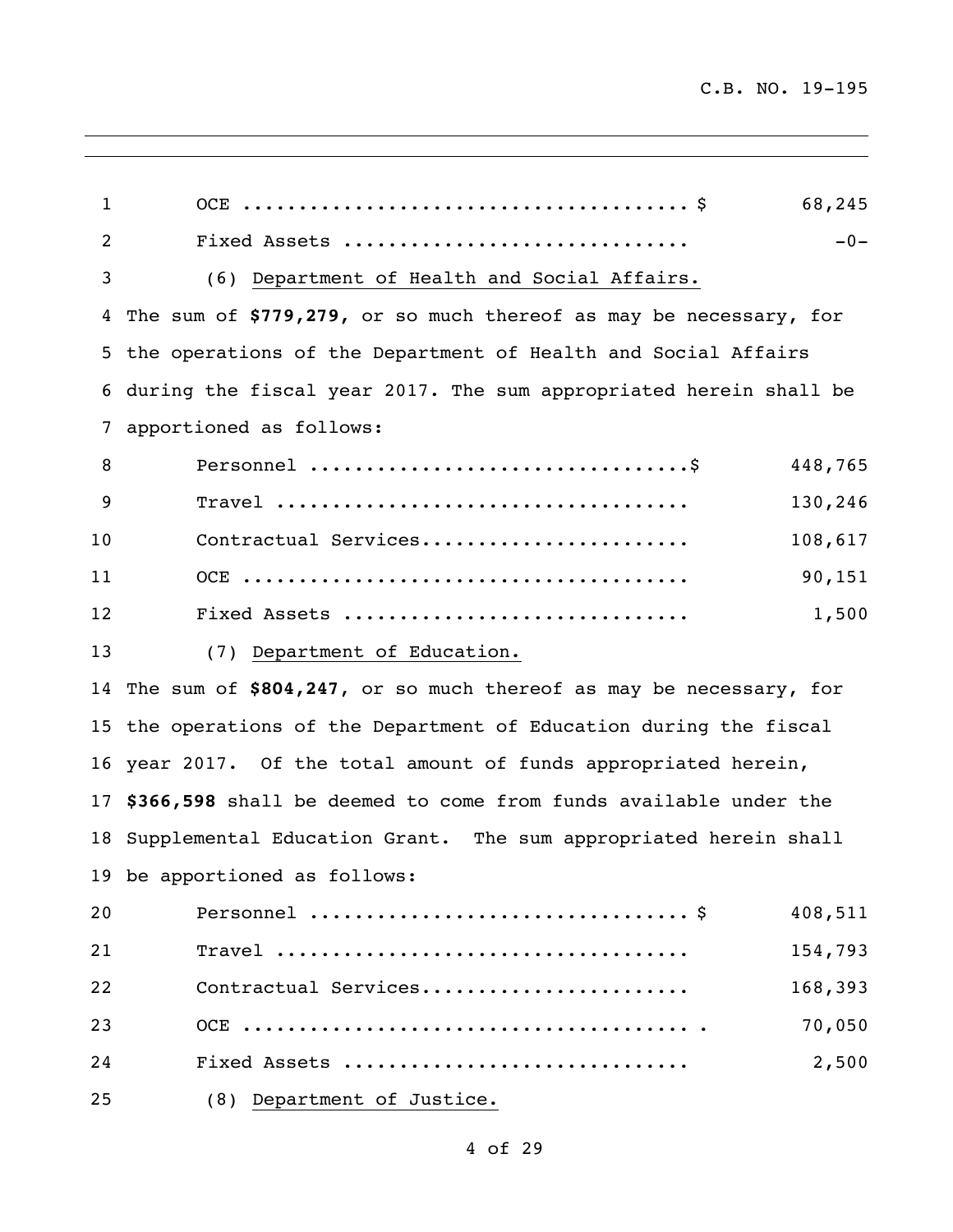The sum of **\$3,141,352,** or so much thereof as may be necessary, for the operations of the Department of Justice during the fiscal year 2017. The sum appropriated herein shall be apportioned as follows: Personnel ................................. \$ 2,383,171 Travel .................................... 164,212 Contractual Services....................... 261,006 OCE ....................................... 296,213 Fixed Assets .............................. 36,750 (9) Office of the Public Defender. The sum of **\$943,732**, or so much thereof as may be necessary, for the operations of the Office of the Public Defender during the fiscal year 2017. The sum appropriated herein shall be apportioned as follows: Personnel .................................. \$ 663,970 Travel ..................................... 70,812 Contractual Services........................ 101,050 OCE ........................................ 86,900 Fixed Assets ............................... 21,000 (10) Office of Environment and Emergency Management. The sum of **\$310,196**, or so much thereof as may be necessary, for the operations of the Office of Environment and Emergency Management during the fiscal year 2017. The sum appropriated herein shall be apportioned as follows: Personnel .................................. \$ 181,464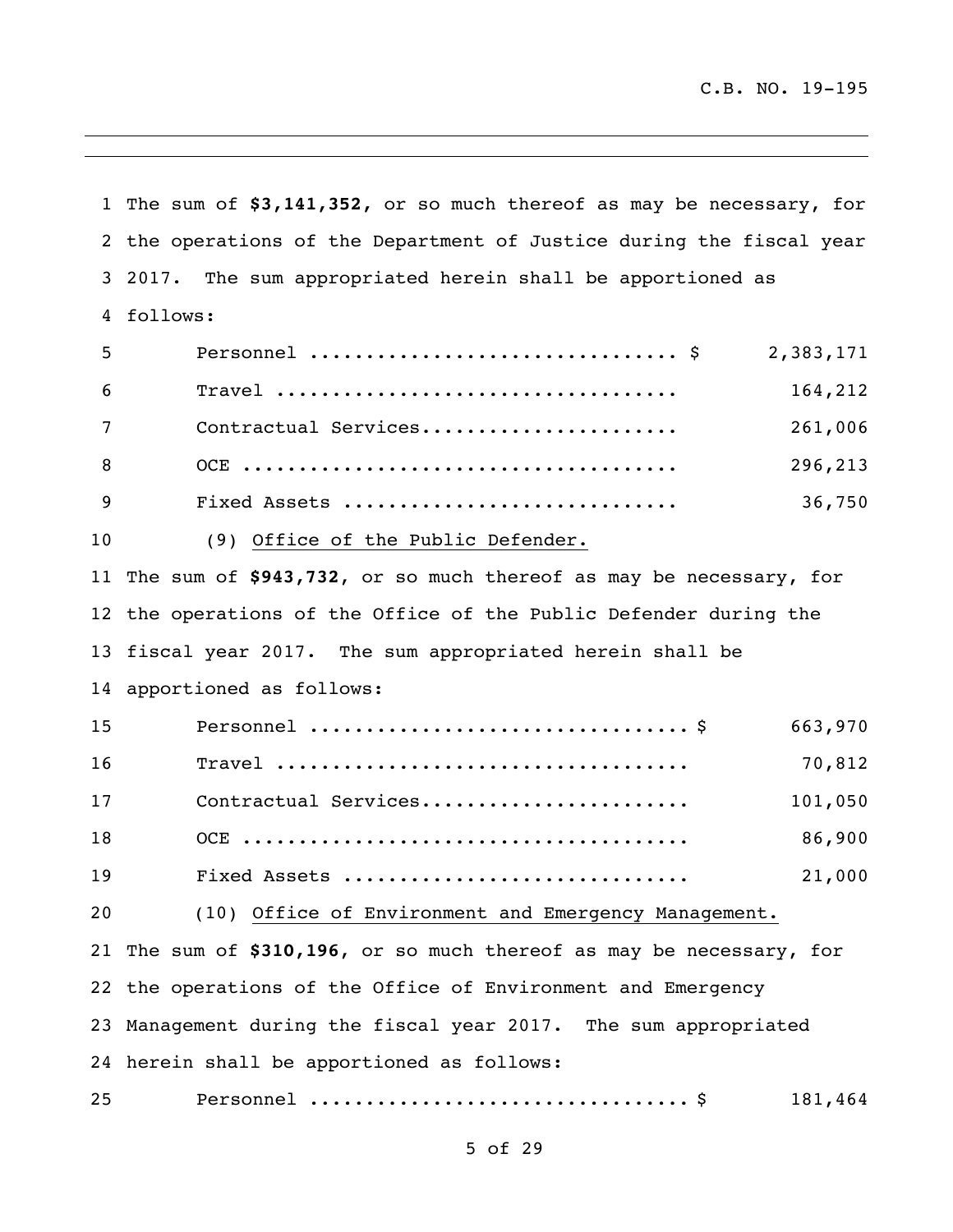| $\mathbf{1}$    | 90,066                                                                                                  |
|-----------------|---------------------------------------------------------------------------------------------------------|
| $\overline{c}$  | 18,450<br>Contractual Services                                                                          |
| 3               | 20,216                                                                                                  |
| 4               | $-0-$<br>Fixed Assets                                                                                   |
| 5               | (11) Office of National Archives, Culture and Historic                                                  |
| 6               | Preservation.                                                                                           |
| 7 <sup>7</sup>  | The sum of \$195,818, or so much thereof as may be necessary, for                                       |
|                 | 8 the operations of the Office of National Archives, Culture and                                        |
|                 | 9 Historic Preservation during the fiscal year 2017. The sum                                            |
| 10 <sub>1</sub> | appropriated herein shall be apportioned as follows:                                                    |
| 11              | 123,701                                                                                                 |
| 12              | 34,503<br>$\texttt{Trace1}\texttt{ } \dots \dots \dots \dots \dots \dots \dots \dots \dots \dots \dots$ |
| 13              | Contractual Services<br>10,425                                                                          |
| 14              | 19,892                                                                                                  |
| 15              | 7,297<br>Fixed Assets                                                                                   |
| 16              | Section 3. Operating Expenses of the Legislative                                                        |
| 17              | Branch. The sum of \$4,342,568, or so much thereof as may be                                            |
|                 | 18 necessary, is hereby appropriated from the General Fund of the                                       |
|                 | 19 Federated States of Micronesia for the fiscal year ending                                            |
|                 | 20 September 30, 2017, for the operations of the Legislative Branch                                     |
|                 | 21 of the National Government during fiscal year 2017. The sum                                          |
|                 | 22 appropriated by this section shall be apportioned as follows:                                        |
| 23              | (1) Speaker and Members.                                                                                |
|                 | 24 The sum of \$1,959,511, or so much thereof as may be necessary, for                                  |
|                 | 25 the operations of the Office of the Speaker and Members of the                                       |

and the contract of the contract of the contract of the contract of the contract of the contract of the contract of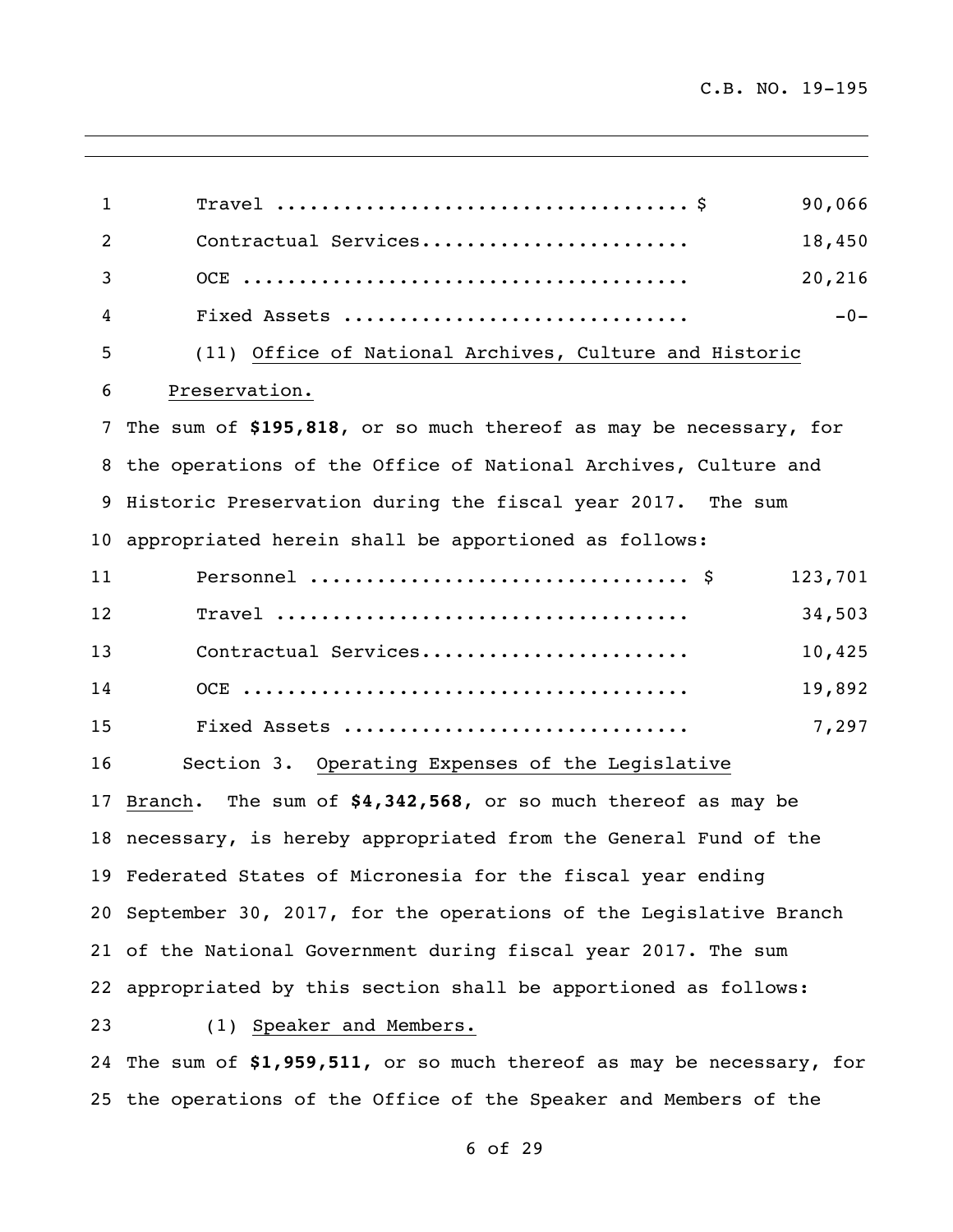Congress of the Federated States of Micronesia during fiscal year 2017. The sum appropriated herein shall be apportioned as follows: Personnel .................................. \$ 430,530 Travel ..................................... 662,381 Contractual Services........................ 866,600 OCE ........................................ -0- Fixed Assets ............................... -0- (2) Staff Offices. The sum of **\$1,893,057**, or so much thereof as may be necessary, for the operations of the Congress staff offices during fiscal year 2017. The sum appropriated herein shall be apportioned as follows: Personnel .................................. \$ 944,275 Travel...................................... 115,252 Contractual Services........................ 470,030 OCE........................................ . 187,000 Fixed Assets................................ 176,500 (3) Congress Delegation Offices. The sum of **\$490,000**, or so much thereof as may be necessary, for the operations of the Congress delegation offices during the fiscal year 2017. Of the amounts appropriated for contractual services within each Delegation Office, up to a maximum of \$25,000 per Member, at the Delegation Offices' discretion, may be used for Member Representation. The sum appropriated is apportioned as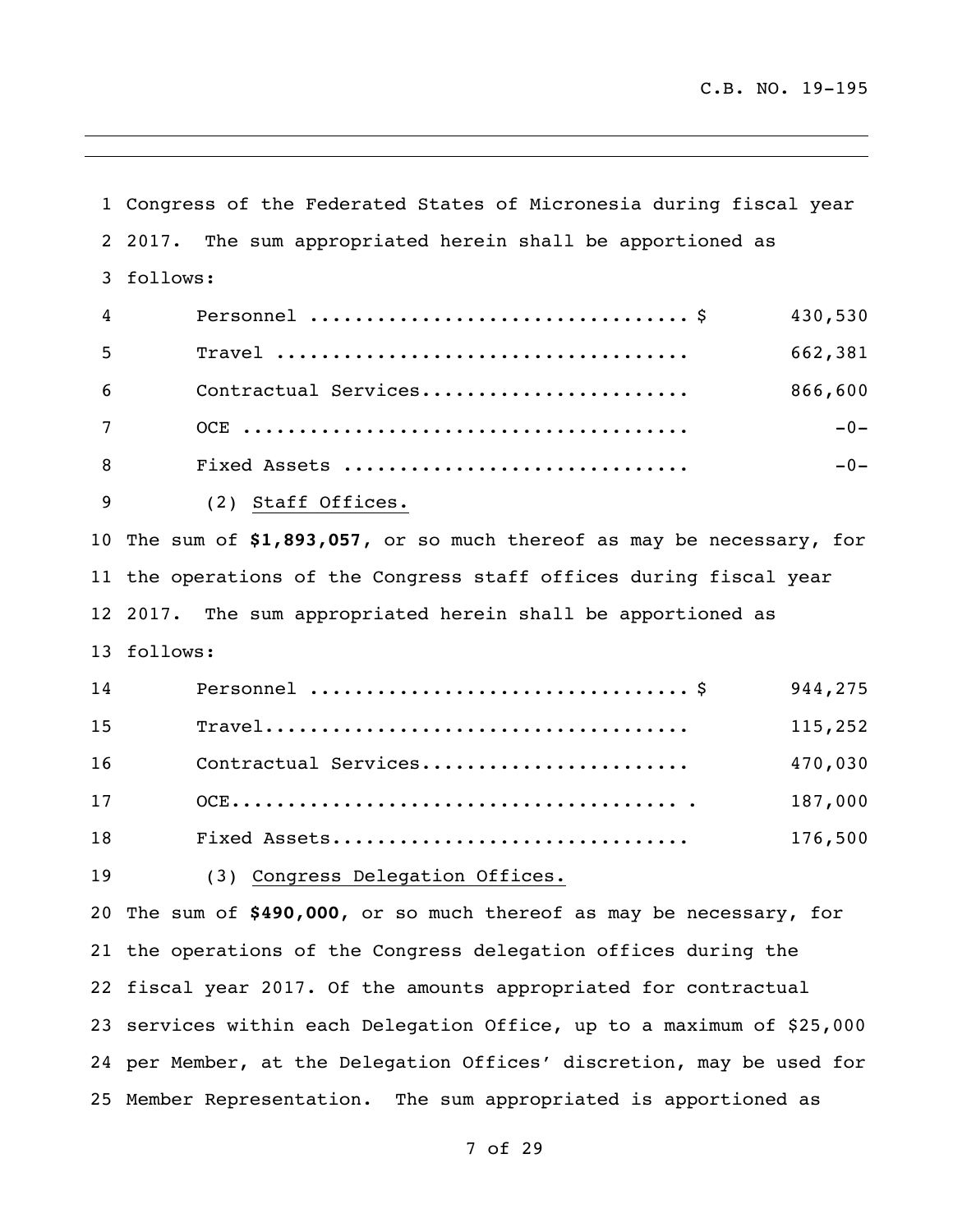follows:

| 2  | (a) Kosrae Delegation Office  |         |
|----|-------------------------------|---------|
| 3  | Travel $\frac{1}{2}$          | $-0-$   |
| 4  | Contractual Services          | 5,000   |
| 5  | OCE                           | 45,000  |
| 6  | Fixed Assets                  | 20,000  |
| 7  | $\text{TOTAL}$                | 70,000  |
| 8  | (b) Pohnpei Delegation Office |         |
| 9  | Travel                        | 10,000  |
| 10 | Contractual Services          | 100,000 |
| 11 | OCE                           | 30,000  |
| 12 | Fixed Assets                  | $-0-$   |
| 13 | $\text{TOTAL}$                | 140,000 |
| 14 | (c) Chuuk Delegation Office   |         |
| 15 | Travel                        | 10,000  |
| 16 | Contractual Services          | 160,000 |
| 17 | OCE                           | 30,000  |
| 18 | Fixed Assets                  | 10,000  |
| 19 |                               | 210,000 |
| 20 | (d) Yap Delegation Office     |         |
| 21 | Travel                        | 10,000  |
| 22 | Contractual Services          | 30,000  |
| 23 | OCE                           | 25,000  |
| 24 | Fixed Assets                  | 5,000   |
| 25 | $\text{TOTAL}$                | 70,000  |

<u> 1989 - Johann Stoff, amerikansk politiker (\* 1908)</u>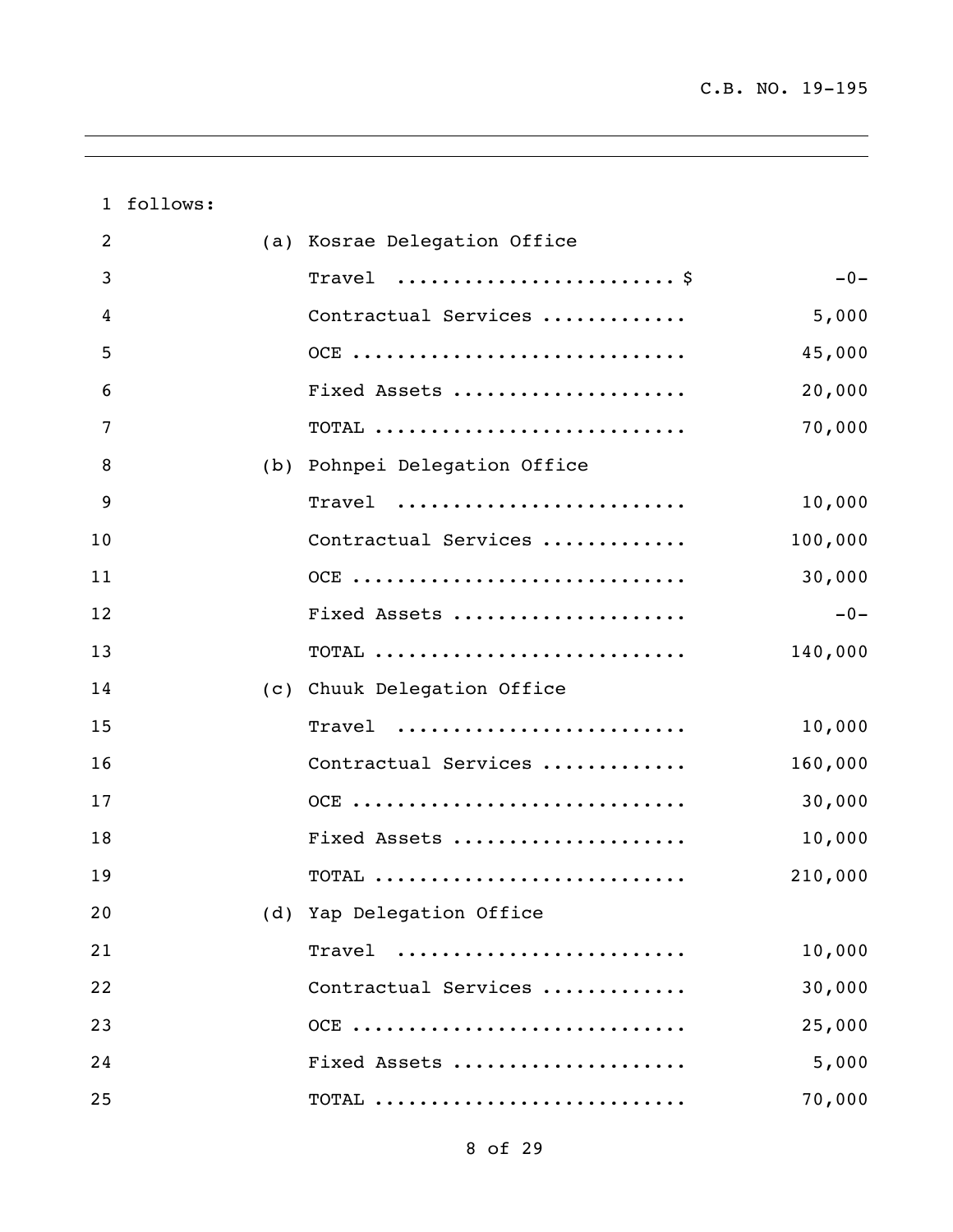| 1              | Section 4. Operating Expenses of the National Judicial                                                |         |
|----------------|-------------------------------------------------------------------------------------------------------|---------|
| $\overline{2}$ | Branch. The sum of \$1,404,871, or so much thereof as may be                                          |         |
| 3              | necessary, is hereby appropriated from the General Fund of the                                        |         |
| 4              | Federated States of Micronesia for the fiscal year ending                                             |         |
| 5              | September 30, 2017, for the operations of the Judicial Branch of                                      |         |
| 6              | the National Government during the fiscal year 2017. The sum                                          |         |
| 7              | appropriated by this section shall be apportioned as follows:                                         |         |
| 8              |                                                                                                       | 850,627 |
| 9              |                                                                                                       | 161,525 |
| 10             | Contractual Services                                                                                  | 182,694 |
| 11             |                                                                                                       | 178,025 |
| 12             | Fixed Assets                                                                                          | 32,000  |
| 13             | Section 5. Operating Expenses of the National Public                                                  |         |
| 14             | Auditor. The sum of \$743,355, or so much thereof as may be                                           |         |
|                | 15 necessary, is hereby appropriated from the General Fund of the                                     |         |
|                | 16 Federated States of Micronesia for the fiscal year ending                                          |         |
| 17             | September 30, 2017, for the operations of the National Office of                                      |         |
|                | 18 the Public Auditor. The sum appropriated by this section shall be                                  |         |
|                | 19 apportioned as follows:                                                                            |         |
| 20             |                                                                                                       | 464,290 |
| 21             | $\texttt{Travel} \dots \dots \dots \dots \dots \dots \dots \dots \dots \dots \dots \dots \dots \dots$ | 124,565 |
| 22             | Contractual Services                                                                                  | 86,000  |
| 23             |                                                                                                       | 58,500  |
| 24             | Fixed Assets                                                                                          | 10,000  |
| 25             | Operating Expenses of Agencies of the<br>Section 6.                                                   |         |

and the contract of the contract of the contract of the contract of the contract of the contract of the contract of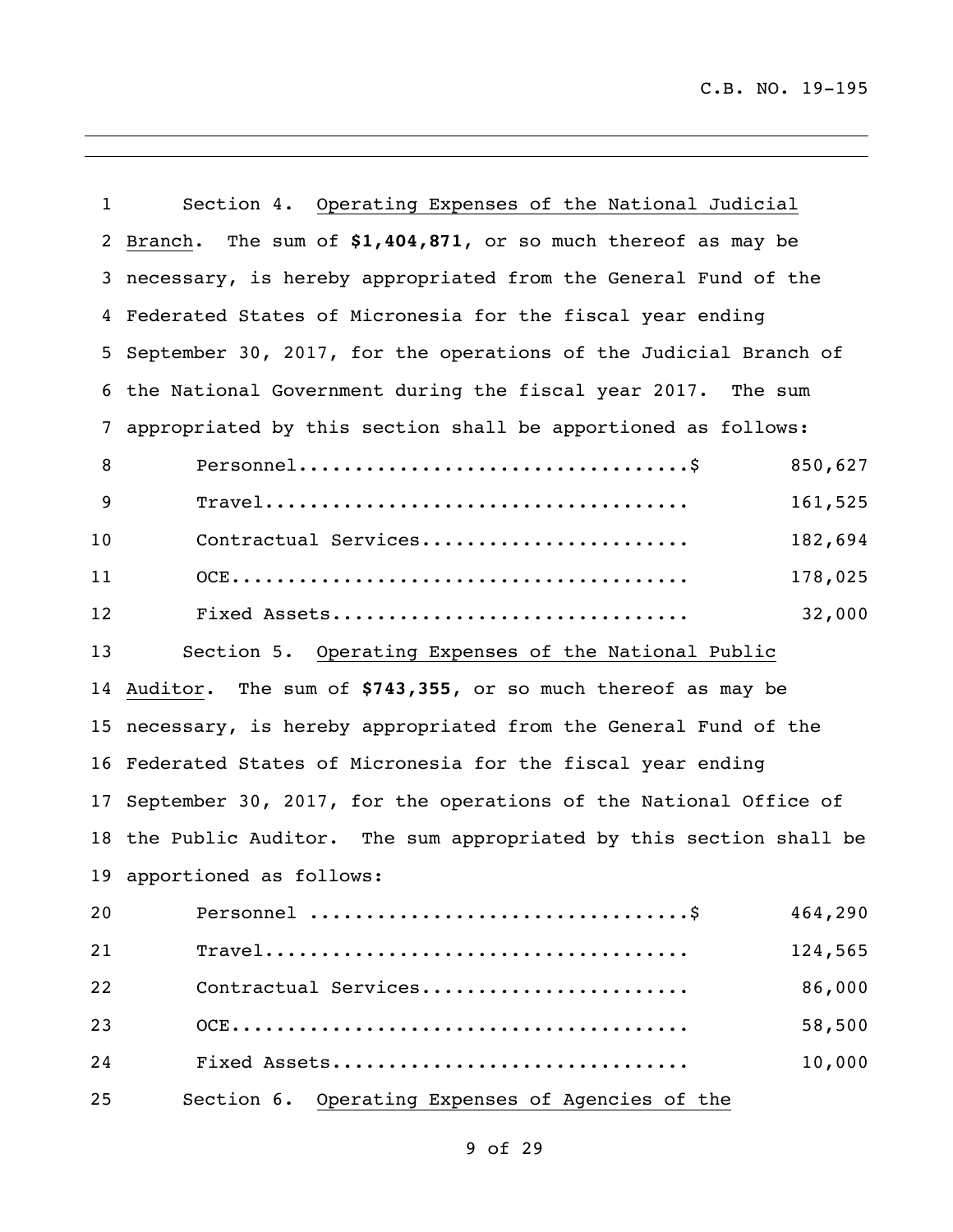$\overline{\phantom{a}}$ 

|    | 1 National Government. The sum of \$1,979,660, or so much thereof as |
|----|----------------------------------------------------------------------|
|    | 2 may be necessary, is hereby appropriated from the General Fund of  |
|    | 3 the Federated States of Micronesia for the fiscal year ending      |
|    | 4 September 30, 2017, for the operations of the following boards,    |
|    | 5 commissions and agencies during the fiscal year 2017. The sum      |
| 6  | appropriated by this section shall be apportioned as follows:        |
| 7  | (1) National Oceanic Resource Management Authority                   |
| 8  | $(NORMAL)$ .                                                         |
|    | 9 The sum of \$529,934, or so much thereof as may be necessary, for  |
|    | 10 the operations of NORMA for the fiscal year 2017. The sum         |
|    | 11 appropriated herein shall be apportioned as follows:              |
| 12 | 235,794                                                              |
| 13 | 160,000                                                              |
| 14 | 69,240<br>Contractual Services                                       |
| 15 | 54,900                                                               |
| 16 | 10,000<br>Fixed Assets                                               |
| 17 | (2) Board of Regents (COM-FSM).                                      |
|    | 18 The sum of \$105,000, or so much thereof as may be necessary, for |
|    | 19 the operations of the Board of Regents, COM-FSM during the fiscal |
|    | 20 year 2017. The sum appropriated herein shall be apportioned as    |
|    | 21 follows:                                                          |
| 22 | $-0-$                                                                |
| 23 | $-0-$                                                                |
| 24 | Contractual Services<br>$-0-$                                        |
| 25 | \$105,000                                                            |

and the contract of the contract of the contract of the contract of the contract of the contract of the contract of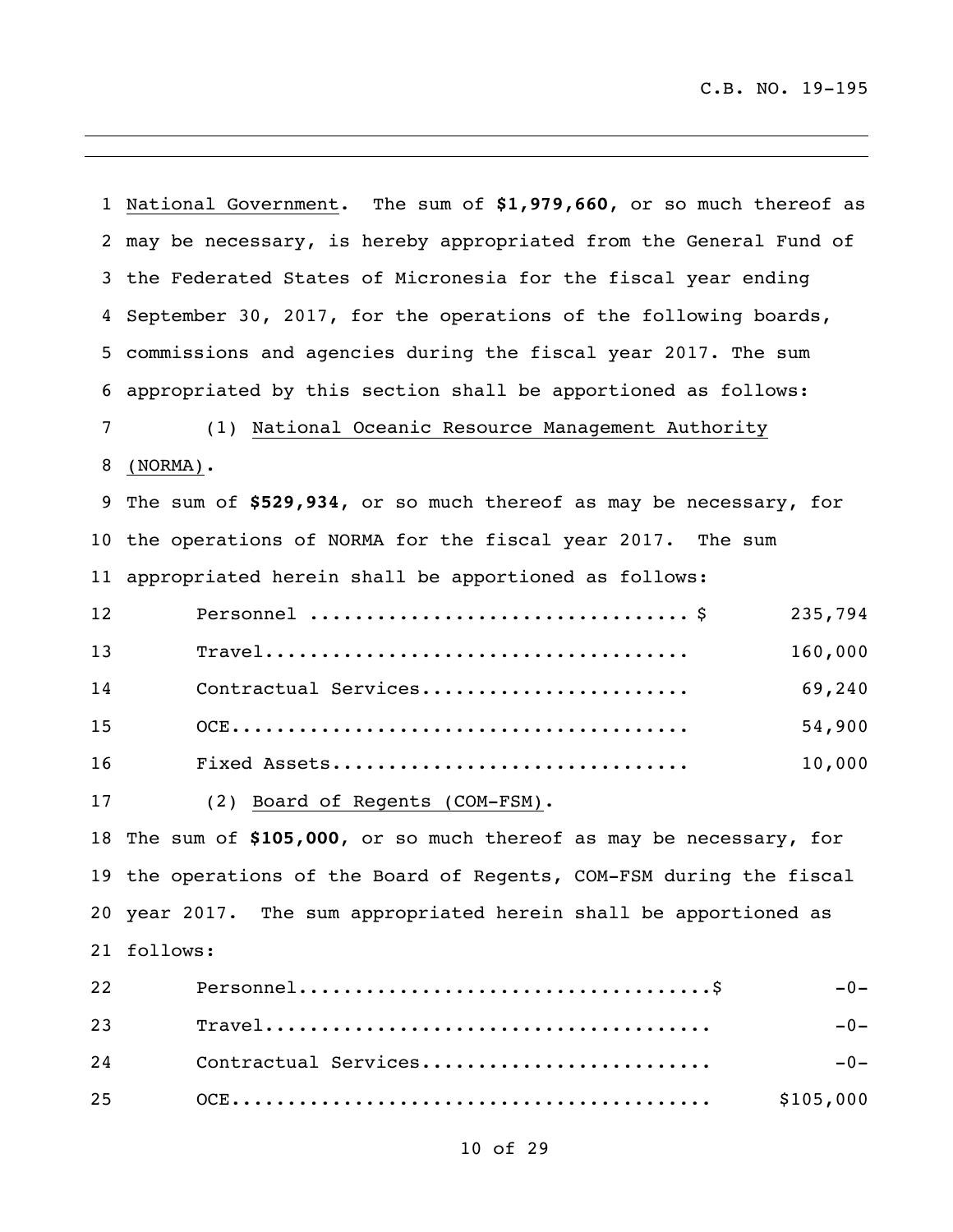| $\mathbf{1}$   | $-0-$                                                                |
|----------------|----------------------------------------------------------------------|
| $\overline{2}$ | (3) FSM Banking Board.                                               |
| 3              | The sum of \$214,369, or so much thereof as may be necessary, for    |
| 4              | the operations of FSM Banking Board during the fiscal year 2017.     |
| 5              | The sum appropriated herein shall be apportioned as follows:         |
| 6              | 88,273                                                               |
| 7              | 77,138                                                               |
| 8              | Contractual Services<br>22,725                                       |
| 9              | 22,253                                                               |
| 10             | Fixed Assets<br>3,980                                                |
| 11             | (4) FSM Insurance Board.                                             |
| 12             | The sum of \$297,929, or so much thereof as may be necessary, for    |
| 13             | the operations of FSM Insurance Board during the fiscal year 2017.   |
| 14             | The sum appropriated herein shall be apportioned as follows:         |
| 15             | 116,175                                                              |
| 16             | 76,420                                                               |
| 17             | Contractual Services<br>85,255                                       |
| 18             | 20,079                                                               |
| 19             | Fixed Assets<br>$-0-$                                                |
| 20             | (5) FSM Postal Services.                                             |
|                | 21 The sum of \$832,428, or so much thereof as may be necessary, for |
|                | 22 the operations of the National Postal Services during the fiscal  |
|                | 23 year 2017. The sum appropriated herein shall be apportioned as    |
|                | 24 follows:                                                          |
| 25             | 508,346                                                              |

,我们也不会有什么。""我们的人,我们也不会有什么?""我们的人,我们也不会有什么?""我们的人,我们也不会有什么?""我们的人,我们也不会有什么?""我们的人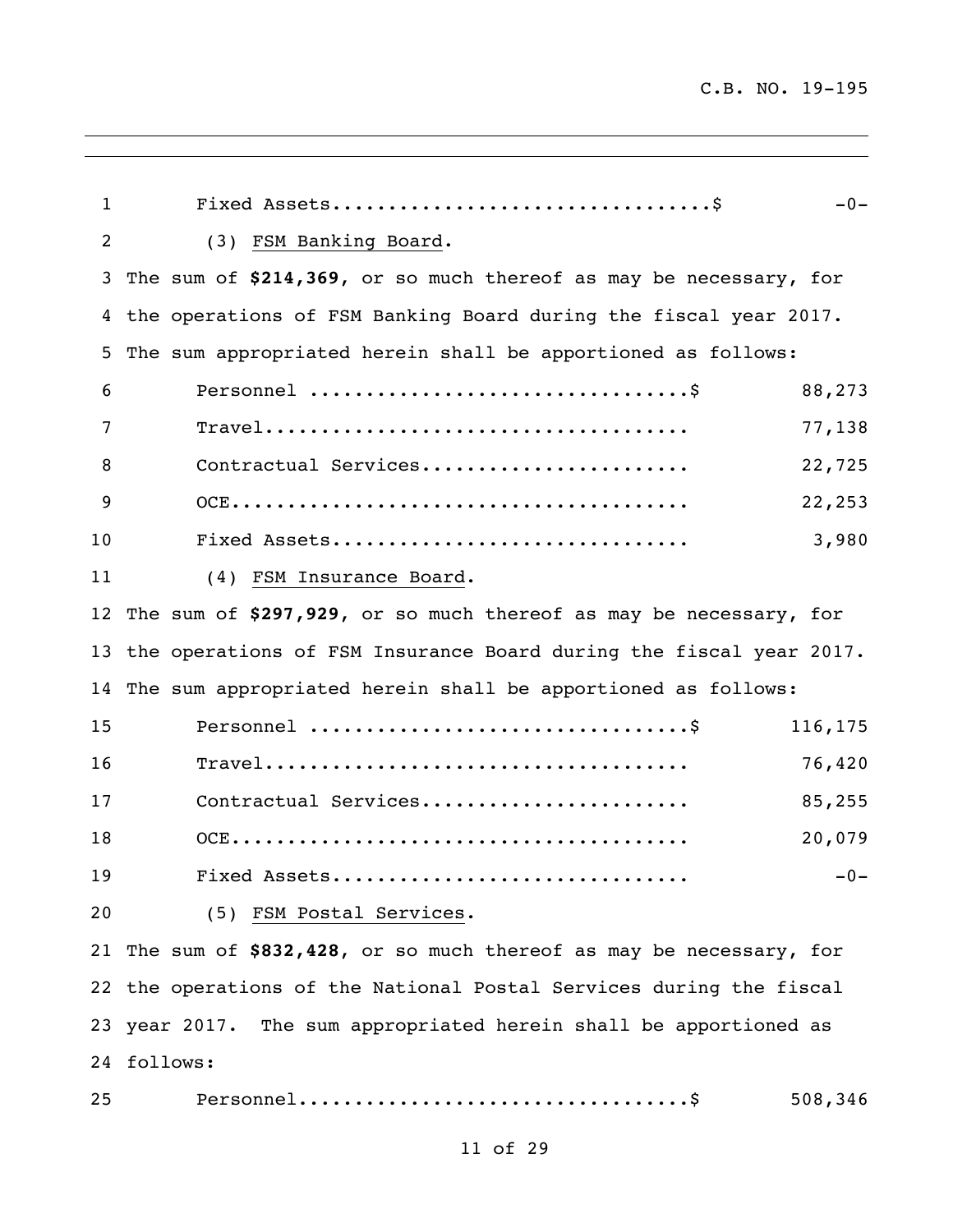| $\mathbf{1}$   | 50, 165                                                             |
|----------------|---------------------------------------------------------------------|
| $\overline{2}$ | Contractual Services<br>161,867                                     |
| 3              | 112,050                                                             |
| 4              | Fixed Assets<br>$-0-$                                               |
| 5              | Section 7. Special Programs.                                        |
|                | 6 The sum of \$400,077, or so much thereof as may be necessary, is  |
|                | 7 hereby appropriated from the General Fund of the Federated States |
|                | 8 of Micronesia for the fiscal year ending September 30, 2017, for  |

 the following special programs during fiscal year 2017. The sum appropriated by this section shall be apportioned as follows:

### (1) National Election Office.

 The sum of **\$400,077**, or so much thereof as may be necessary, for the operations of National Election Office during the fiscal year 2017. The sum appropriated herein shall be apportioned as follows:

| 16 | 235,090                                                             |  |
|----|---------------------------------------------------------------------|--|
| 17 | 17,637                                                              |  |
| 18 | Contractual Services<br>59,477                                      |  |
| 19 | 66,873                                                              |  |
| 20 | Fixed Assets<br>21,000                                              |  |
| 21 | Section 8. Grants, Subsidies and Contributions. The sum of          |  |
|    | 22 \$10,825,234, or so much thereof as may be necessary, is hereby  |  |
|    | 23 appropriated from the General Fund of the Federated States of    |  |
|    | 24 Micronesia for the fiscal year ending September 30, 2017 for the |  |

following grants, subsidies and contributions during fiscal year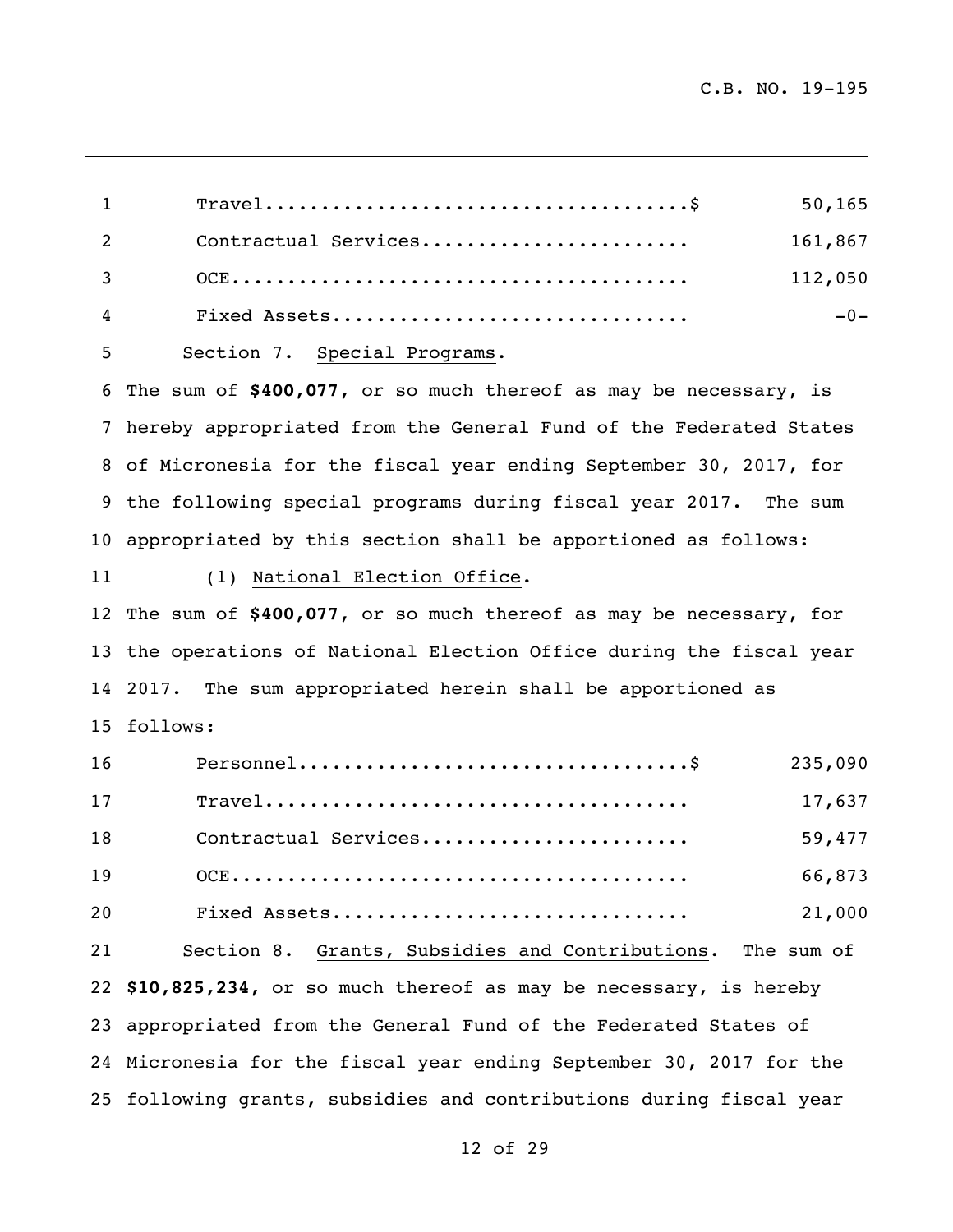|    | 1 2017. The sum appropriated by this section shall be apportioned as |  |  |  |  |
|----|----------------------------------------------------------------------|--|--|--|--|
| 2  | follows:                                                             |  |  |  |  |
| 3  | (1) Office of the President.                                         |  |  |  |  |
| 4  | (a) Asia Pacific Inst. Broadcasting                                  |  |  |  |  |
| 5  | Development (AIBD)\$<br>4,500                                        |  |  |  |  |
| 6  | (b) Asia Pacific Broadcasting Union<br>800                           |  |  |  |  |
| 7  | Pacific Island News Association<br>350<br>(C)                        |  |  |  |  |
| 8  | (d) 2023 Action Plan Implementation<br>$-0-$                         |  |  |  |  |
| 9  | (e) Asia Pacific Investment<br>250                                   |  |  |  |  |
| 10 | 50,000<br>(f) Former Presidents' allowance                           |  |  |  |  |
| 11 | (g) Joint Committee on Compact Review                                |  |  |  |  |
| 12 | 200,000<br>and Planning (JCRP)                                       |  |  |  |  |
| 13 | Department of Foreign Affairs.<br>(2)                                |  |  |  |  |
| 14 | 46,000<br>The Forum Secretariat<br>(a)                               |  |  |  |  |
| 15 | (b) Secretariat for Pacific Community<br>56,000                      |  |  |  |  |
| 16 | 70,000<br>UN Membership Fees<br>$\left( c\right)$                    |  |  |  |  |
| 17 | 5,000<br>$ESCAP$<br>(d)                                              |  |  |  |  |
| 18 | 5,000<br>(e) East-West Center                                        |  |  |  |  |
| 19 | (f) ACP Cotonou Membership Fees<br>25,000                            |  |  |  |  |
| 20 | (q) SPC Office Rental<br>45,000                                      |  |  |  |  |
| 21 | Diplomatic Relations between FSM and<br>(h)                          |  |  |  |  |
| 22 | China $(PRC)$<br>25,000                                              |  |  |  |  |
| 23 | $-0-$<br>(i) Pacific Island Forum                                    |  |  |  |  |
| 24 | Department of Finance and Administration.<br>(3)                     |  |  |  |  |
| 25 | OCO Membership<br>14,024<br>(a)                                      |  |  |  |  |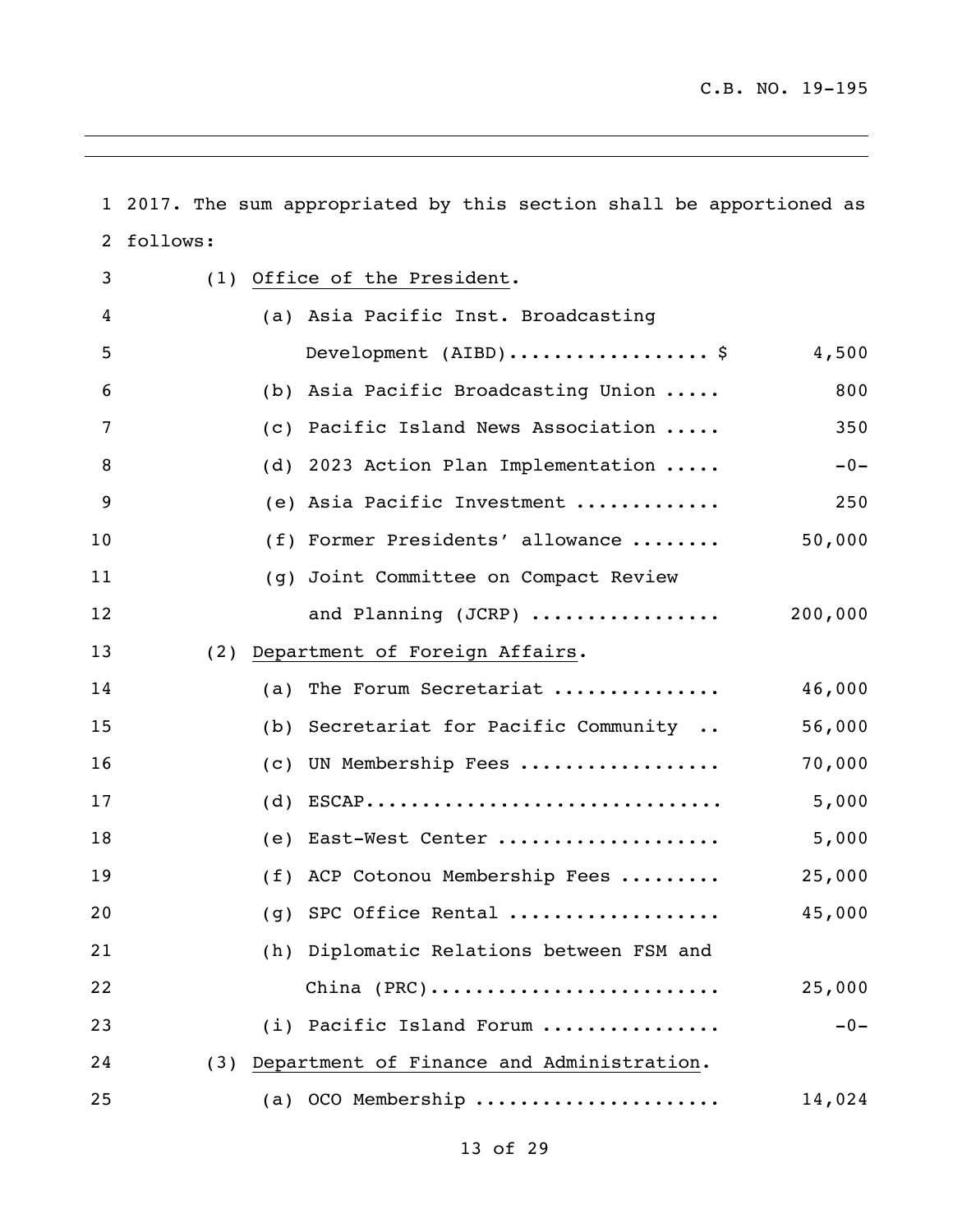$\overline{\phantom{0}}$ 

| $\mathbf{1}$   |     | (b) Financial Management System -                                                       |         |
|----------------|-----|-----------------------------------------------------------------------------------------|---------|
| $\overline{2}$ |     | Maintenance Fee  \$                                                                     | 55,000  |
| 3              |     | $(c)$ CTA                                                                               | 9,000   |
| $\overline{4}$ |     | (d) ADB, IMF, and Budget, Finance Policy                                                |         |
| 5              |     | Consultations                                                                           | 25,000  |
| 6              |     | (e) Macro Economist Advisor                                                             | 200,000 |
| 7              |     | (4) Department of Resources and Development.                                            |         |
| 8              |     | (a) PIDP $\ldots \ldots \ldots \ldots \ldots \ldots \ldots \ldots \ldots \ldots \ldots$ | 15,000  |
| 9              |     | $(b)$ FAA                                                                               | 38,918  |
| 10             |     | (c) Coordinating Committee for Offshore                                                 |         |
| 11             |     | Mineral Prospecting                                                                     | $-0-$   |
| 12             |     | (d) Pacific Asian Travel Association                                                    |         |
| 13             |     | $(PATA) \dots \dots \dots \dots \dots \dots \dots \dots \dots \dots \dots$              | 5,000   |
| 14             |     | (e) United Nations Development Program                                                  |         |
| 15             |     | $(UNDP) \dots \dots \dots \dots \dots \dots \dots \dots \dots \dots \dots \dots$        | 30,000  |
| 16             | (f) | Micronesian Challenge Endowment Fund                                                    | 50,000  |
| 17             | (q) | Seaframe                                                                                | $-0-$   |
| 18             | (h) | Food Agriculture Organization (FAO).                                                    | 4,800   |
| 19             |     | (i) Western Forestry Leadership                                                         |         |
| 20             |     | Coalition.                                                                              | 530     |
| 21             | (j) | Matching to SPC Projects                                                                | 60,000  |
| 22             | (k) | Micronesian Challenge                                                                   | 10,000  |
| 23             | (1) | Micronesian Cruise Association                                                          | 2,500   |
| 24             | (m) | South Pacific Tourism Organization                                                      | 15,000  |
| 25             | (n) | International Animal Health                                                             |         |

and the contract of the contract of the contract of the contract of the contract of the contract of the contract of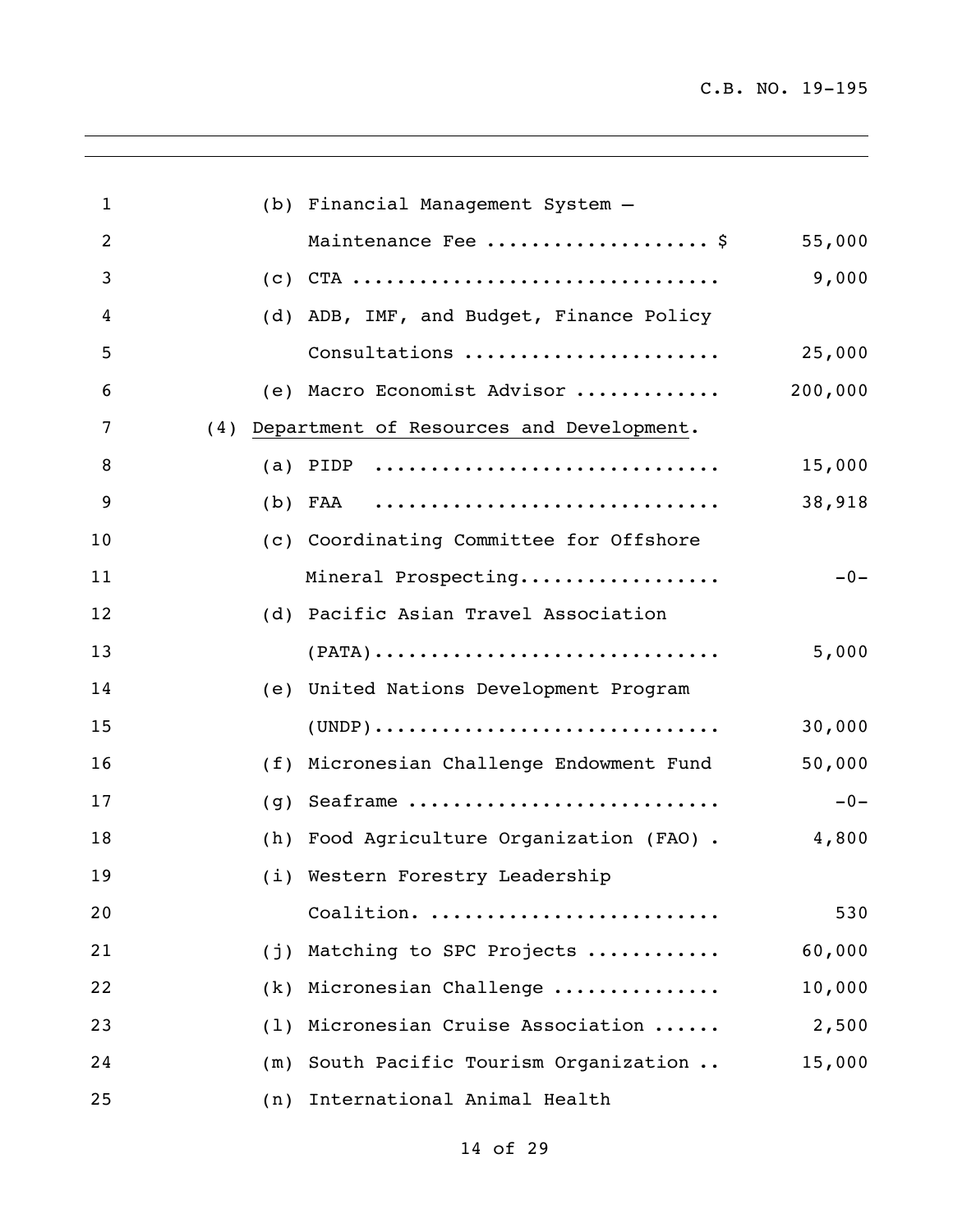$\overline{\phantom{a}}$ 

| $\mathbf{1}$   |     | Organization  \$                         | 23,000    |
|----------------|-----|------------------------------------------|-----------|
| $\overline{2}$ | (0) | SPC Site Rental                          | $-0-$     |
| 3              | (p) | IRENA                                    | 250       |
| 4              | (q) | Micronesia Trade Commission              | 30,000    |
| 5              |     | (r) Convention on Biological Diversity   |           |
| 6              |     |                                          | 1,000     |
| 7              | (S) | IFAD                                     | 500       |
| 8              | (5) | Department of Health and Social Affairs. |           |
| 9              | (a) | UNFPA                                    | 3,000     |
| 10             | (b) | WHO                                      | 4,000     |
| 11             | (c) | FSM Sport Association                    | 20,000    |
| 12             | (d) | PIHOA                                    | 20,000    |
| 13             | (e) | Territorial Health                       | 7,000     |
| 14             | (f) | Nurse Licensing                          | 20,000    |
| 15             | (q) | Red Cross                                | 70,000    |
| 16             | (h) | Vaccine Purchase                         | 50,000    |
| 17             | (i) | UN Women                                 | 1,000     |
| 18             | (i) | Maintenance                              | $-0-$     |
| 19             |     | (6) Department of Education.             |           |
| 20             |     | (a) Aid to Non-Public Schools            | 600,000   |
| 21             | (b) | Aid to CMI Students                      | 40,000    |
| 22             | (C) | Aid to PCC Students                      | 150,000   |
| 23             | (d) | National Scholarship                     | 2,000,000 |
| 24             | (e) | National Close-Up                        | 75,000    |
| 25             | (f) | Merit Scholarship                        | 300,000   |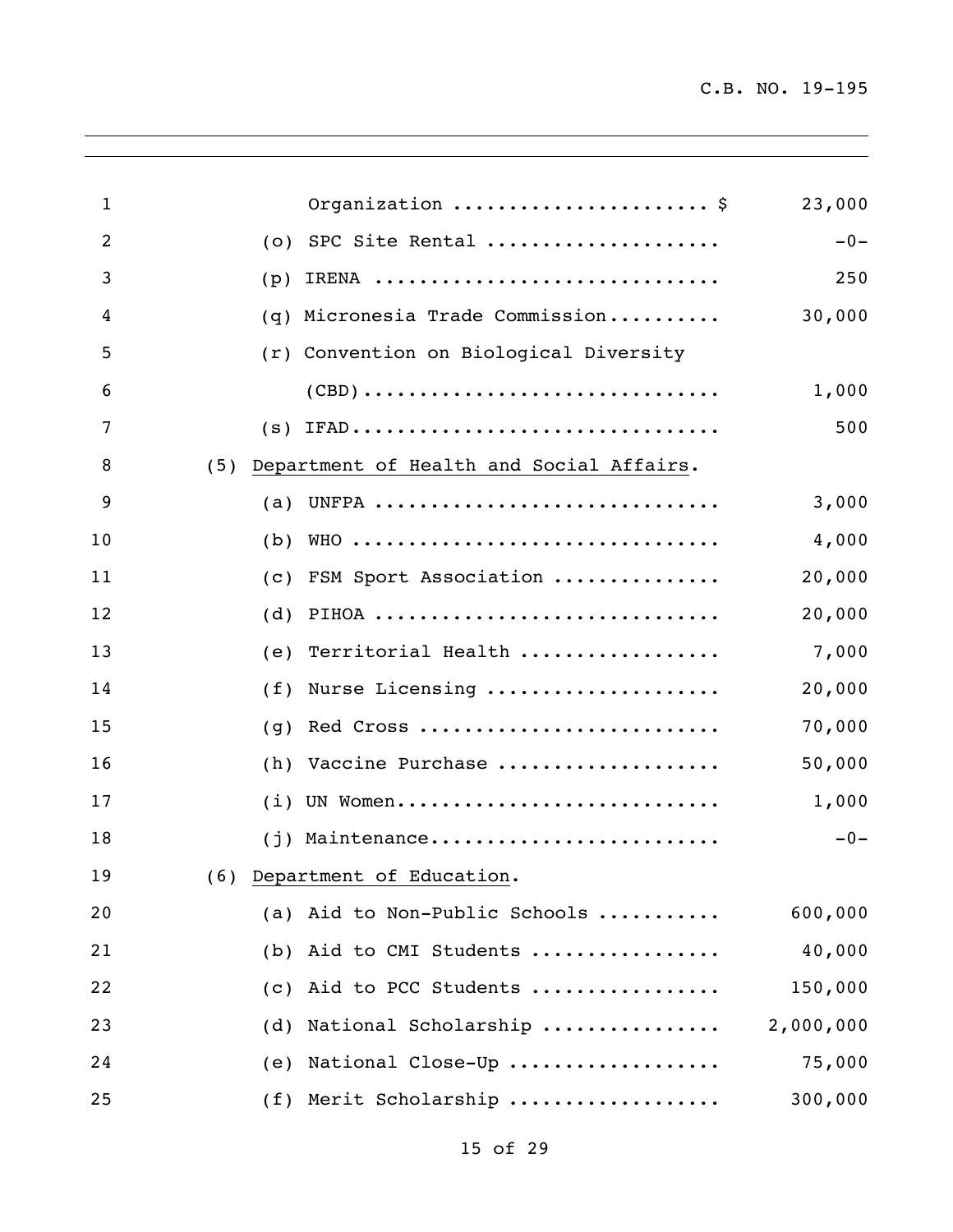$\overline{\phantom{a}}$ 

| $\mathbf{1}$   |                     | (g) COM-FSM Board Meeting \$                       | 5,000     |
|----------------|---------------------|----------------------------------------------------|-----------|
| $\overline{2}$ |                     | (7) Department of Transportation, Communication    |           |
| 3              | and Infrastructure. |                                                    |           |
| 4              |                     | (a) Asia Pacific Telecommunity                     | 11,000    |
| 5              | (b)                 | International Telecommunication Union              | 20,867    |
| 6              | (c)                 | ICA0                                               | 28,050    |
| 7              | (d)                 | FSM Capital Energy                                 | 600,000   |
| 8              |                     | (e) Micronesian Shipping Commission (MSC)          | 25,000    |
| 9              |                     | (f) Fuel and Provisions for Caroline               |           |
| 10             |                     | Voyager and Navigator                              | 1,000,000 |
| 11             | (8)                 | Department of Justice.                             |           |
| 12             | (a)                 | States Joint Law Enforcement: Kosrae.              | 30,000    |
| 13             | (b)                 | States Joint Law Enforcement: Pohnpei              | 50,000    |
| 14             | (C)                 | States Joint Law Enforcement: Chuuk.               | 100,000   |
| 15             | (d)                 | States Joint Law Enforcement: Yap                  | 30,000    |
| 16             | (e)                 | Police Academy                                     | 180,000   |
| 17             |                     | (f) Ammunition for Sidearm and Long                |           |
| 18             |                     | Rifles                                             | 25,000    |
| 19             |                     | (g) Fuel Subsidy                                   | 100,000   |
| 20             |                     | (9) Congress of the Federated States of Micronesia |           |
| 21             |                     | (a) IPU Conference                                 | 50,000    |
| 22             |                     | (b) Climate Change Conferences/ COP                |           |
| 23             |                     | MOrocco                                            | 50,000    |
| 24             |                     | $(c)$ ACP                                          | 30,000    |
| 25             |                     | $(d)$ APPU/APPF                                    | 60,000    |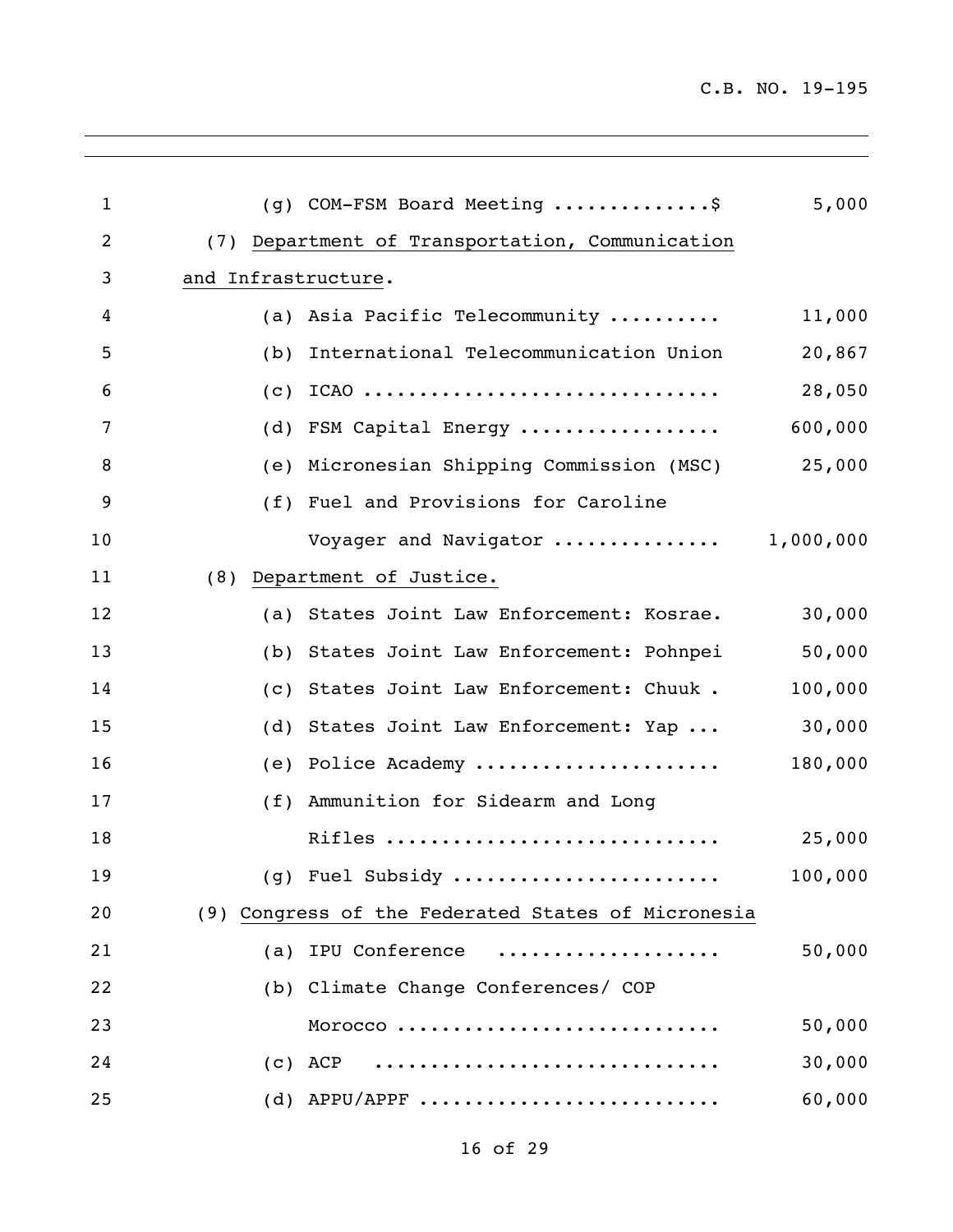$\overline{\phantom{a}}$ 

| 1              | Staff Upgrade  \$<br>(e)                          | 50,000 |
|----------------|---------------------------------------------------|--------|
| $\overline{2}$ | World Bank/IMF Annual Meeting<br>(f)              | 50,000 |
| 3              | FSM/Israel Parliamentarian<br>(q)                 |        |
| 4              | Friendship Link                                   | 50,000 |
| 5              | MLC Conference<br>(h)                             | $-0-$  |
| 6              | (i) FSM/Japan Parliamentarian                     |        |
| 7              | Friendship Link                                   | $-0-$  |
| 8              | China Parliamentary Visit<br>(i)                  | $-0-$  |
| 9              | FSM Congress/Cuban National Assembly<br>(i)       |        |
| 10             | Parliamentary Relations                           | 50,000 |
| 11             | National Olympic Committee<br>(k)                 | $-0-$  |
| 12             | FSM-French Parliamentary/ ACP<br>(1)              | 50,000 |
| 13             | Fisheries Meetings<br>(m)                         | $-0-$  |
| 14             | MRA Conference in Japan<br>(n)                    | 20,000 |
| 15             | Contribution to IPU<br>(0)                        | $-0-$  |
| 16             | IPU Annual Dues<br>(p)                            | 12,500 |
| 17             | IPU Assembly in Zambia<br>(q)                     | $-0-$  |
| 18             | (r) Crans Montana Forum in Morocco                | $-0-$  |
| 19             | (s) Wilshire Conference/ Meetings with            |        |
| 20             | Constituents                                      | $-0-$  |
| 21             | (t) COFA Alliance National Network                | 25,000 |
| 22             | (10) Office of Environment & Emergency Management |        |
| 23             | UNEP<br>(a)                                       | 760    |
| 24             | UNFCCC<br>(b)                                     | 250    |
| 25             | UNCCD<br>$\left( c\right)$                        | 120    |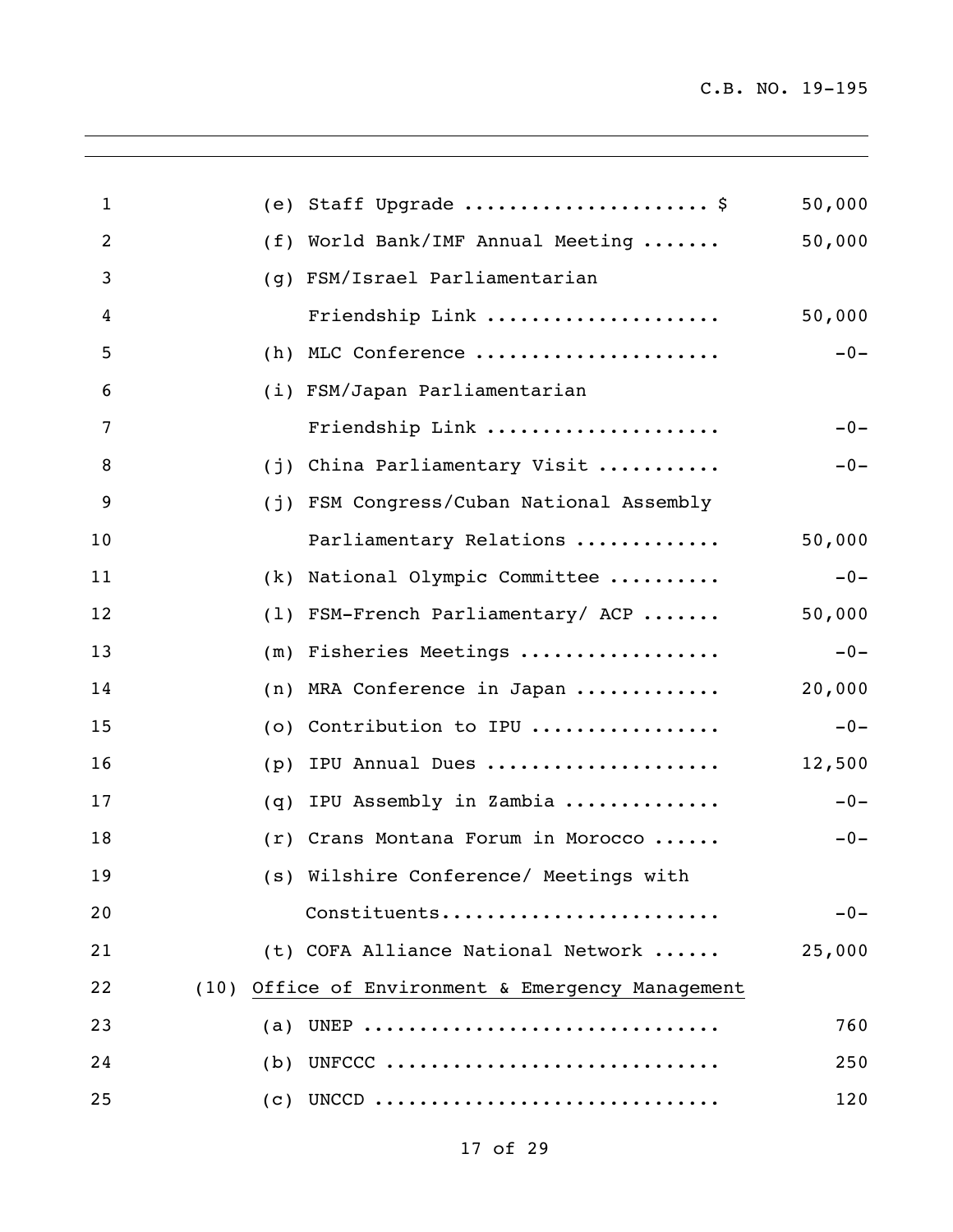$\overline{\phantom{a}}$ 

| 1              | (d)                                                | 10,184  |
|----------------|----------------------------------------------------|---------|
| $\overline{2}$ | Waigani Convention<br>(e)                          | 1,190   |
| 3              | SPREP-Noumea Convention<br>(f)                     | 1,764   |
| 4              | Earth Day Activities<br>(q)                        | 15,000  |
| 5              | EPA Director's Meeting<br>(h)                      | $-0-$   |
| 6              | (i) Bi-Annual Environmental Conference             | 20,000  |
| 7              | FSM FEMA Disaster Matching<br>(i)                  | 200,000 |
| 8              | Basel Convention<br>(k)                            | 501     |
| 9              | (11) Office of National Archives, Culture and      |         |
| 10             | Preservation                                       |         |
| 11             | UNESCO<br>(a)                                      | 4,000   |
| 12             | $NCSHPO$<br>(b)                                    | 2,760   |
| 13             | PARBICA<br>(C)                                     | 100     |
| 14             | PIALA<br>(d)                                       | 100     |
| 15             | WHC<br>(e)                                         | 54      |
| 16             | Library Fee<br>(f)                                 | 50      |
| 17             | Other Grants, Subsidies and Contributions.<br>(12) |         |
| 18             | (a) State Judiciary Subsidy: Kosrae                | 35,000  |
| 19             | (b) State Judiciary Subsidy: Pohnpei               | 55,000  |
| 20             | (c) State Judiciary Subsidy: Chuuk                 | 55,000  |
| 21             | State Judiciary Subsidy: Yap<br>(d)                | 35,000  |
| 22             | COM-FSM Treaty Obligation<br>(e)                   | 25,000  |
| 23             | Micronesian Legal Services Corporation<br>(f)      | 250,000 |
| 24             | MLFC Loan Payment<br>(g)                           | 200,000 |
| 25             | Single Audit Fee<br>(h)                            | 445,000 |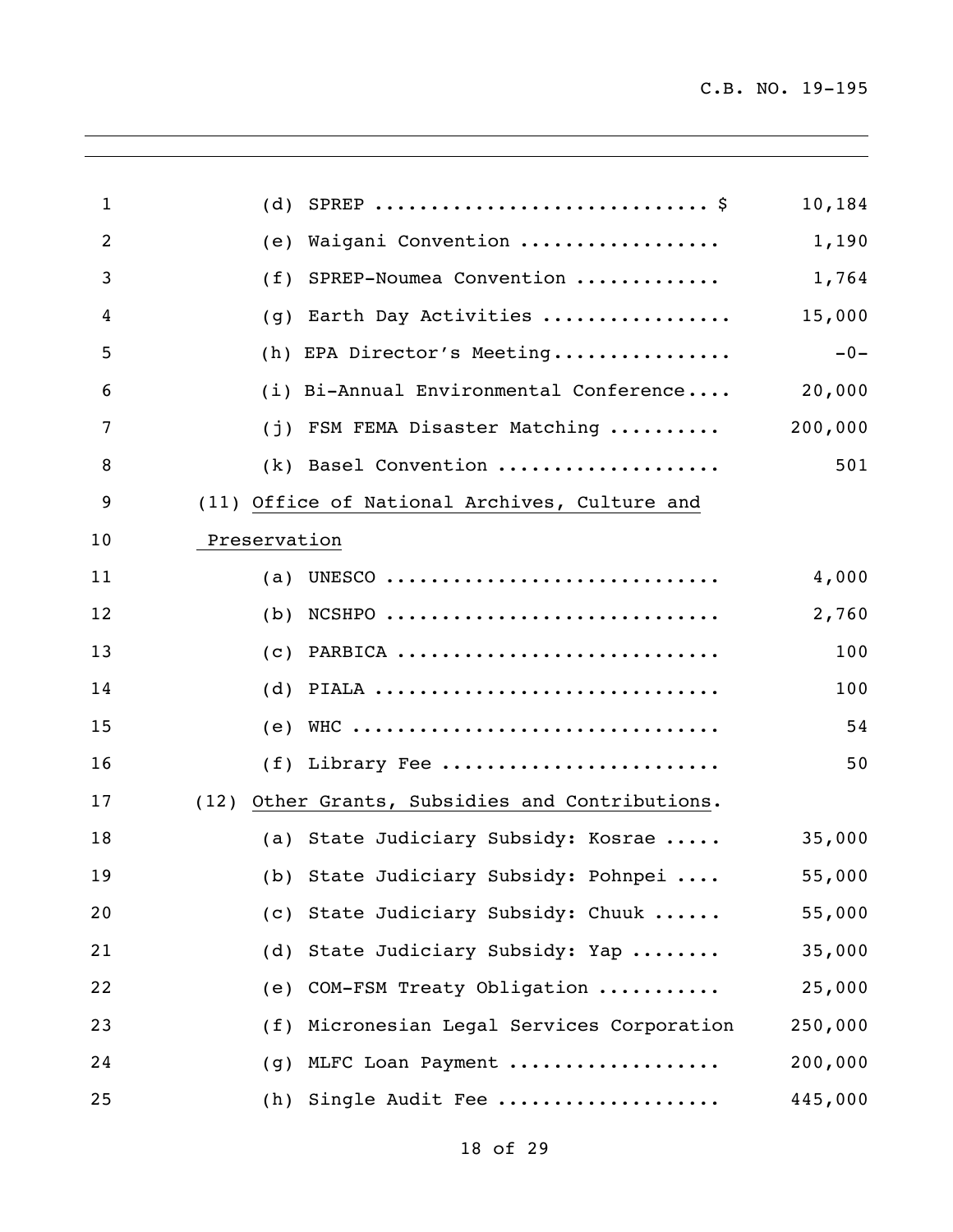| 1              | (i) Staff Housing  \$                               | 510,000   |
|----------------|-----------------------------------------------------|-----------|
| $\overline{2}$ | (j) Recruitment and Repatriation                    | 223,218   |
| 3              | (k) FSM Social Security Administration              | 1,000,000 |
| 4              | (1) FSM National Government Employee's              |           |
| 5              | Health Insurance Plan                               | $-0-$     |
| 6              | (m) General Election (March 7, 2017) $\ldots$       | 391,840   |
| 7              | (n) NORMA- WCPFC Tuna Commission Fee                | 108,504   |
| 8              | (o) Trade Fairs (\$10,000 for Each of the           |           |
| 9              | Four FSM States)                                    | 40,000    |
| 10             | (p) Yap Day Fair                                    | 10,000    |
| 11             | Section 9. Capital and Human Resources Development. |           |

 The sum of **\$43,959,212**, or so much thereof as may be necessary, is hereby appropriated from the General Fund of the Federated States of Micronesia for the fiscal year ending September 30, 2017, for the following capital improvements, development programs, and projects and human resources development. Of the total amount of funds appropriated herein, **\$1,246,022** shall be deemed to come from funds available under the Amended Compact from the Supplemental Education Grant and **\$9,545,500** shall be deemed to come from funds available under the Amended Compact from Compact Sector Grants. The sum appropriated by this section shall be apportioned as follows:

- 
- (1) College of Micronesia FSM.

 (a) College of Micronesia–FSM .....\$ 3,800,000 (b) FSM Fisheries and Maritime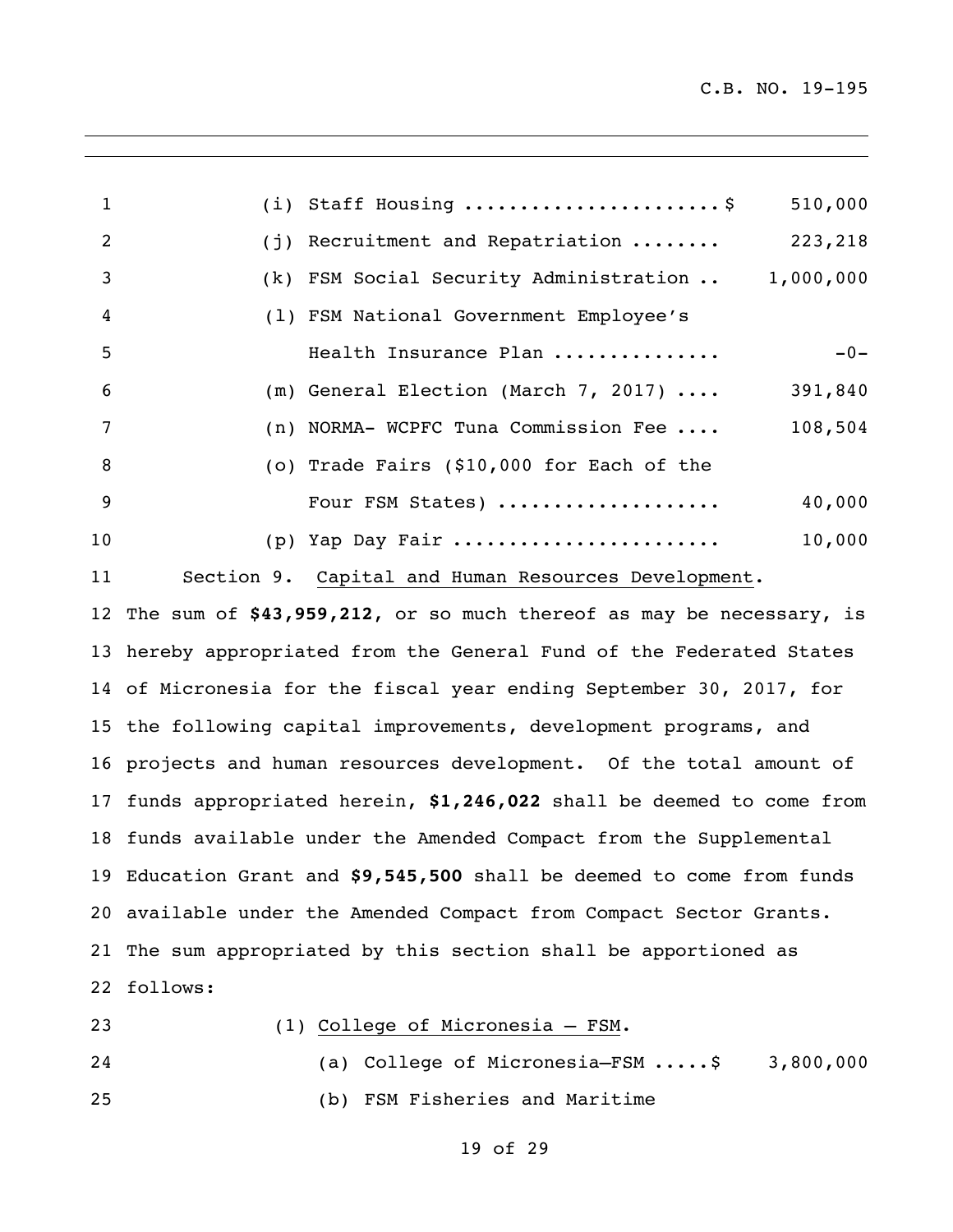$\overline{\phantom{a}}$ 

| 1  |     | Institute $(FMI)$ \$ 833,915                        |         |
|----|-----|-----------------------------------------------------|---------|
| 2  |     | (c) College of Micronesia-FSM SEG                   |         |
| 3  |     | Funding $\ldots \ldots \ldots \ldots \ldots \ldots$ | 689,948 |
| 4  |     | (d) COM-FSM Infrastructure Improvement 8,545,500    |         |
| 5  |     | (2) Department of Finance and Administration        |         |
| 6  |     | (a) FSM Warehouse Lease and                         |         |
| 7  |     | Maintenance                                         | 100,000 |
| 8  |     | (b) PCD Awareness Initiative $15,000$               |         |
| 9  |     | (c) Staff Upgrade                                   | 100,000 |
| 10 |     | (3) Department of Resources and Development         |         |
| 11 |     | (a) FSM Association of Chamber of                   |         |
| 12 |     | Commerce/ Support to COC                            | 67,000  |
| 13 |     | (b) State Trade Fairs Enhancing                     |         |
| 14 |     | Value Addition                                      | $-0-$   |
| 15 |     |                                                     | 50,000  |
| 16 |     | (d) FSM Tourism Development                         |         |
| 17 |     | Framework                                           | $-0-$   |
| 18 |     | (e) National Trade Facilitation                     |         |
| 19 |     | Committee                                           | $-0-$   |
| 20 | (f) | Food Security Production                            | $-0-$   |
| 21 |     | (g) Secretariat/ Hosting Conference,                |         |
| 22 |     | Equipment/Materials                                 | $-0-$   |
| 23 |     | (h) Implement National Tourism                      |         |
| 24 |     | Policy/ Tourism Investment Plan.                    | $-0-$   |
| 25 |     | (i) Assistance to States for                        |         |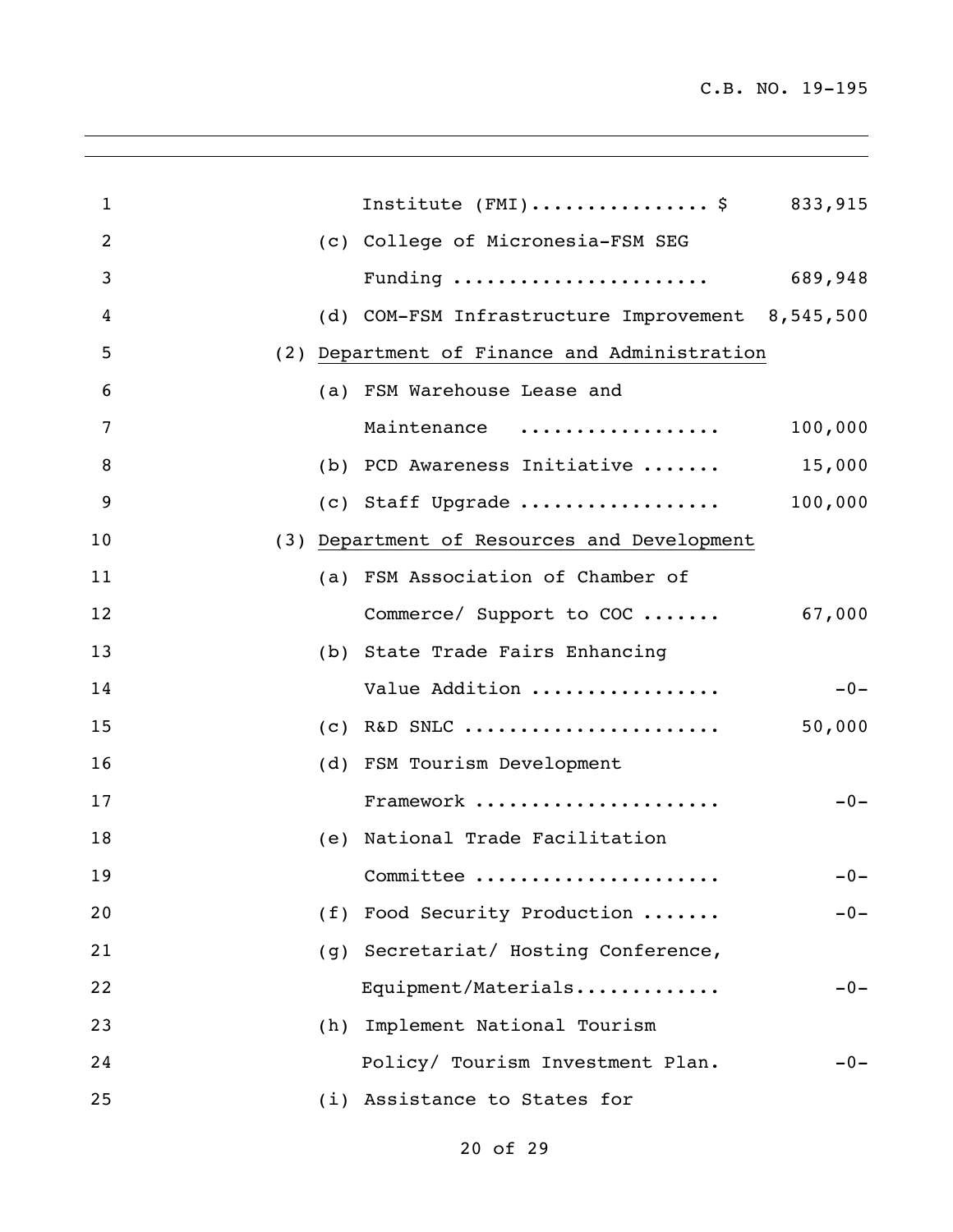$\overline{\phantom{a}}$ 

| $\mathbf{1}$   | Tourism Investment Plan                              |
|----------------|------------------------------------------------------|
| $\overline{2}$ | Implementation  \$ 2,000,000                         |
| 3              | (j) Phase II Foreign Investment                      |
| $\overline{4}$ | Review<br>$-0-$                                      |
| 5              | (k) Fortieth Session of the                          |
| 6              | Governing Council of                                 |
| 7              | International Fund for                               |
| 8              | Agriculture Development<br>8,827                     |
| 9              | National Coastal Fisheries<br>(1)                    |
| 10             | Monitoring Team: Ongoing                             |
| 11             | Monitoring Program, Assess                           |
| 12             | Impacts of CEAFM Program and                         |
| 13             | Climate Change<br>13,736                             |
| 14             | $(m)$ Civil Organization & NGOs<br>$-0-$             |
| 15             | 50,000<br>(n) Chamber of Commerce: Chuuk State       |
| 16             | (o) Chamber of Commerce: Kosrae                      |
| 17             | 50,000<br>State                                      |
| 18             | (p) Chamber of Commerce: Pohnpei                     |
| 19             | 50,000<br>State                                      |
| 20             | (q) Chamber of Commerce: Yap State.<br>50,000        |
| 21             | (4) Department of Transportation, Communications and |
| 22             | Infrastructure                                       |
| 23             | (a) Operation and Dry-Docking of Caroline            |
| 24             | Voyager and Navigator<br>1,200,000                   |
| 25             | (b) Capital Improvement Project:                     |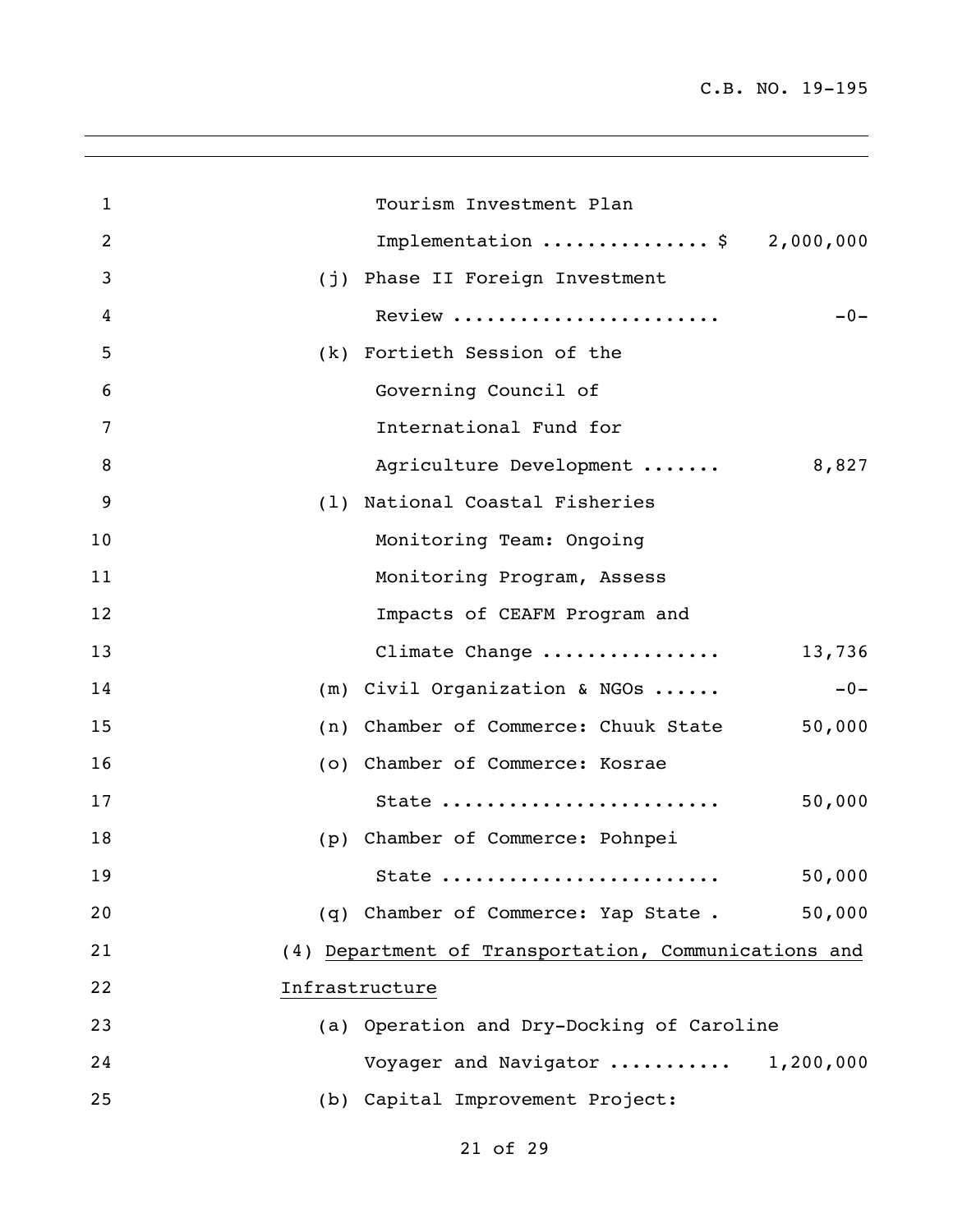$\overline{\phantom{a}}$ 

| $\mathbf{1}$ | Chuuk- Weno Secondary Road and                   |
|--------------|--------------------------------------------------|
| 2            | 300,000<br>Heavy Equipment Purchase  \$          |
| 3            | (c) Capital Improvement Project:                 |
| 4            | 300,000<br>Kosrae- Walung Water Channel          |
| 5            | (d) Capital Improvement Project:                 |
| 6            | Pohnpei: Capital Road                            |
| 7            | Improvement<br>300,000                           |
| 8            | (e) Capital Improvement Project:                 |
| 9            | Yap- Improvement of Sports                       |
| 10           | Facilities<br>300,000                            |
| 11           | (f) Outer Island Airport $1,000,000$             |
| 12           | (g) FSM National Government                      |
| 13           | Computer Network  277,420                        |
| 14           | (5) Department of Justice                        |
| 15           | (a) Slipping of FSS Independence  750,000        |
| 16           | (b) Satellite Phone and Usage                    |
| 17           | Billings<br>$-0-$                                |
| 18           | (c) Patrol Boats Major Maintenance               |
| 19           | Project<br>125,000                               |
| 20           | (d) Anti-Human Trafficking                       |
| 21           | Enforcement, Campaign, and                       |
| 22           | Investigation<br>100,000                         |
| 23           | (6) Office of Environment & Emergency Management |
| 24           | (a) Fostering Sustainable Solid                  |
| 25           | Waste Management<br>$-0-$                        |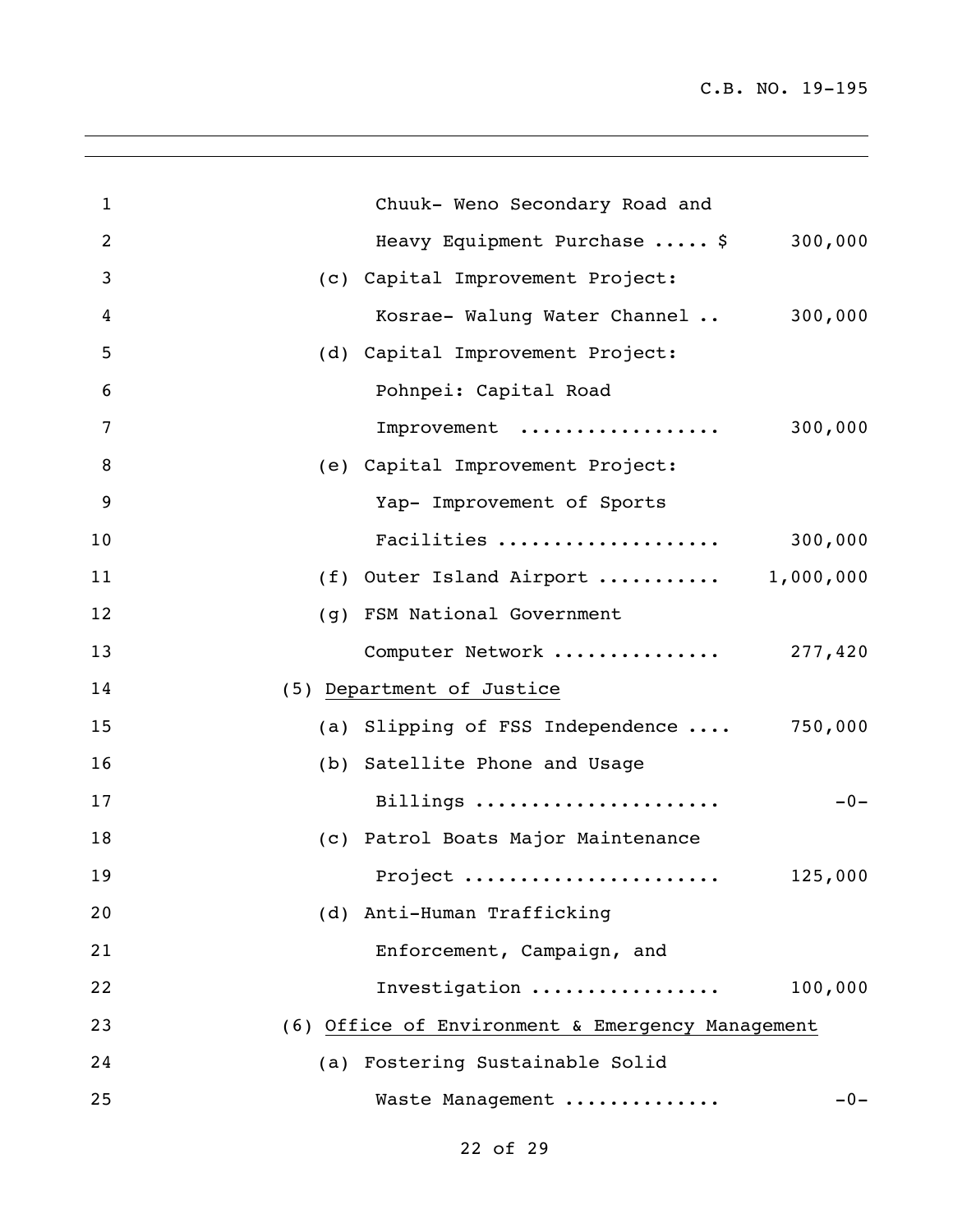| $\mathbf{1}$   | (7) President's Office                         |  |
|----------------|------------------------------------------------|--|
| $\overline{c}$ | (a) FSM Trust Fund, where                      |  |
| 3              | \$6,000,000 of such funding is                 |  |
| 4              | to be distributed equally among                |  |
| 5              | the Sub-Accounts of the four FSM               |  |
| 6              | States\$ 7,500,000                             |  |
| 7              | (b) National Staff Upgrading<br>$-0-$          |  |
| 8              | (c) FSM Economic Develop. Project<br>$-0-$     |  |
| 9              | (d) Implementation of ODA Policy<br>50,000     |  |
| 10             | (e) 2016 Development Partners                  |  |
| 11             | Meeting<br>$-0-$                               |  |
| 12             | (f) Compact Review Committee<br>50,000         |  |
| 13             | (8) National Election                          |  |
| 14             | (a) Voter ID Card and New Voter                |  |
| 15             | Registration Project<br>50,000                 |  |
| 16             | Department of Health and Social Affairs<br>(9) |  |
| 17             | (a) Health Services Special                    |  |
| 18             | Pathologist<br>58,000                          |  |
| 19             | (b) Environment: Food & Water Lab              |  |
| 20             | 78,000<br>Testing                              |  |
| 21             | Medical Specialist Team<br>195,000<br>(C)      |  |
| 22             | OIA Concerns Project<br>208,500<br>(d)         |  |
| 23             | 50,000<br>Chuuk Food Safety Office<br>(e)      |  |
| 24             | (f) Doctors: Foundation Project<br>127,500     |  |
| 25             | MOE-BHWP Med<br>20,000<br>(g)                  |  |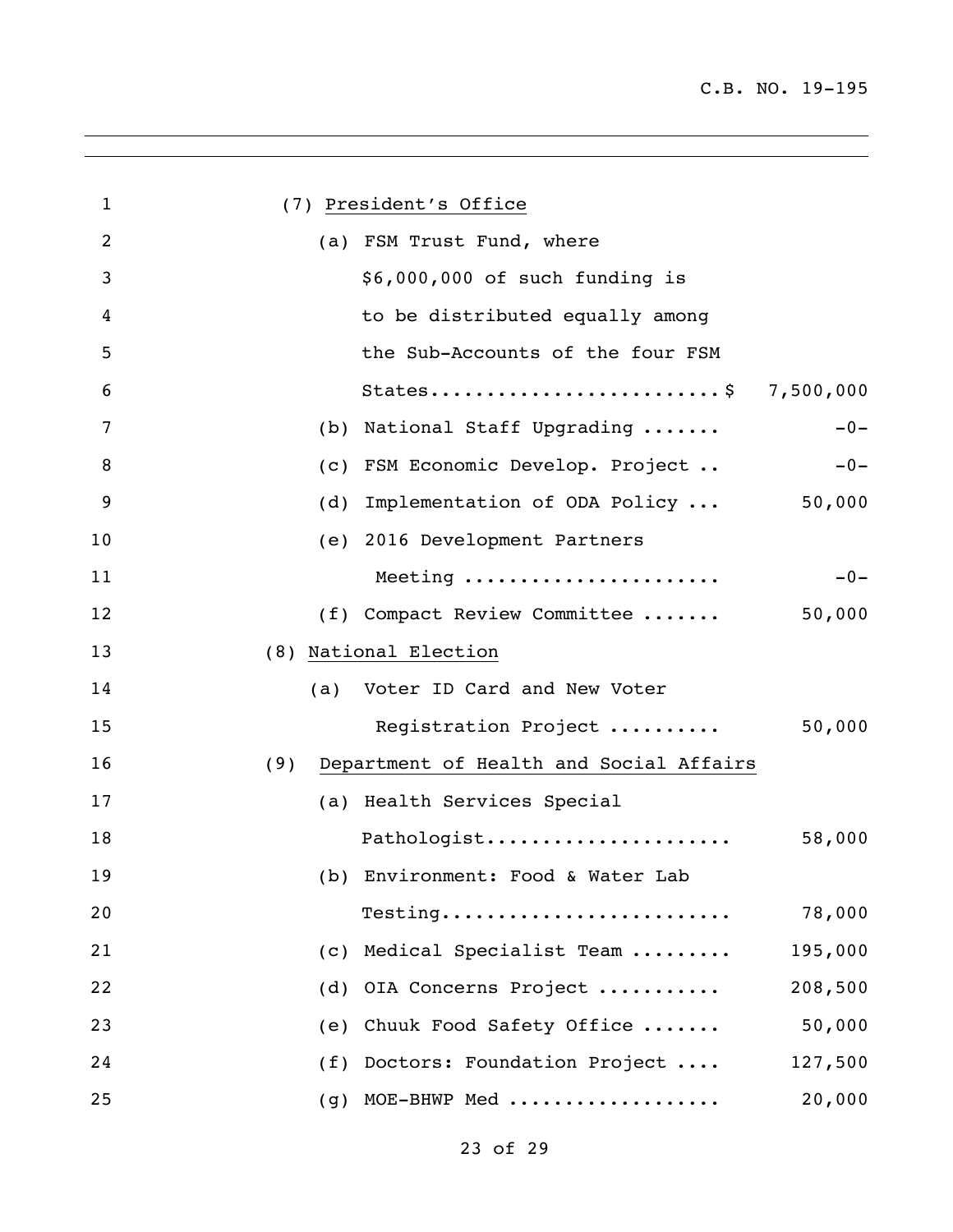| $\mathbf{1}$   | (10) Department of Education                      |           |
|----------------|---------------------------------------------------|-----------|
| $\overline{2}$ | (a) National Dept. of Education-                  |           |
| 3              | 3 Initiatives Projects \$                         | 404,792   |
| 4              | (b) Data Collection & Reporting                   |           |
| 5              | $(SEG$ Initiative)                                | 278,037   |
| 6              | (c) Teacher and Principal Academies.              | 278,037   |
| $\overline{7}$ | (d) Aid to COM-FSM Students                       | 260,000   |
| 8              | (11) Insurance Board                              |           |
| 9              | (a) Improve and Strengthen the                    |           |
| 10             | Country's Insurance Statutory                     |           |
| 11             | and Regulatory Framework                          | $-0-$     |
| 12             | (b) In-House Consultant/ On Site                  |           |
| 13             | Examination and Investigation of                  |           |
| 14             | Affairs of Captive Insurance                      | $-0-$     |
| 15             | (12) Other Capital and Human Resource Development |           |
| 16             | (a) FSM Mission Repair and                        |           |
| 17             | Maintenance                                       | $-0-$     |
| 18             | (b) State Judiciaries: Renovation of              |           |
| 19             | Chuuk State Supreme Court                         | 25,000    |
| 20             | (c) State Priority Infrastructure                 |           |
| 21             | Projects: Kosrae                                  | 1,500,000 |
| 22             | (d) State Priority Infrastructure                 |           |
| 23             | Projects: Yap                                     | 1,750,000 |
| 24             | (e) State Priority Infrastructure                 |           |
| 25             | Projects: Pohnpei                                 | 3,000,000 |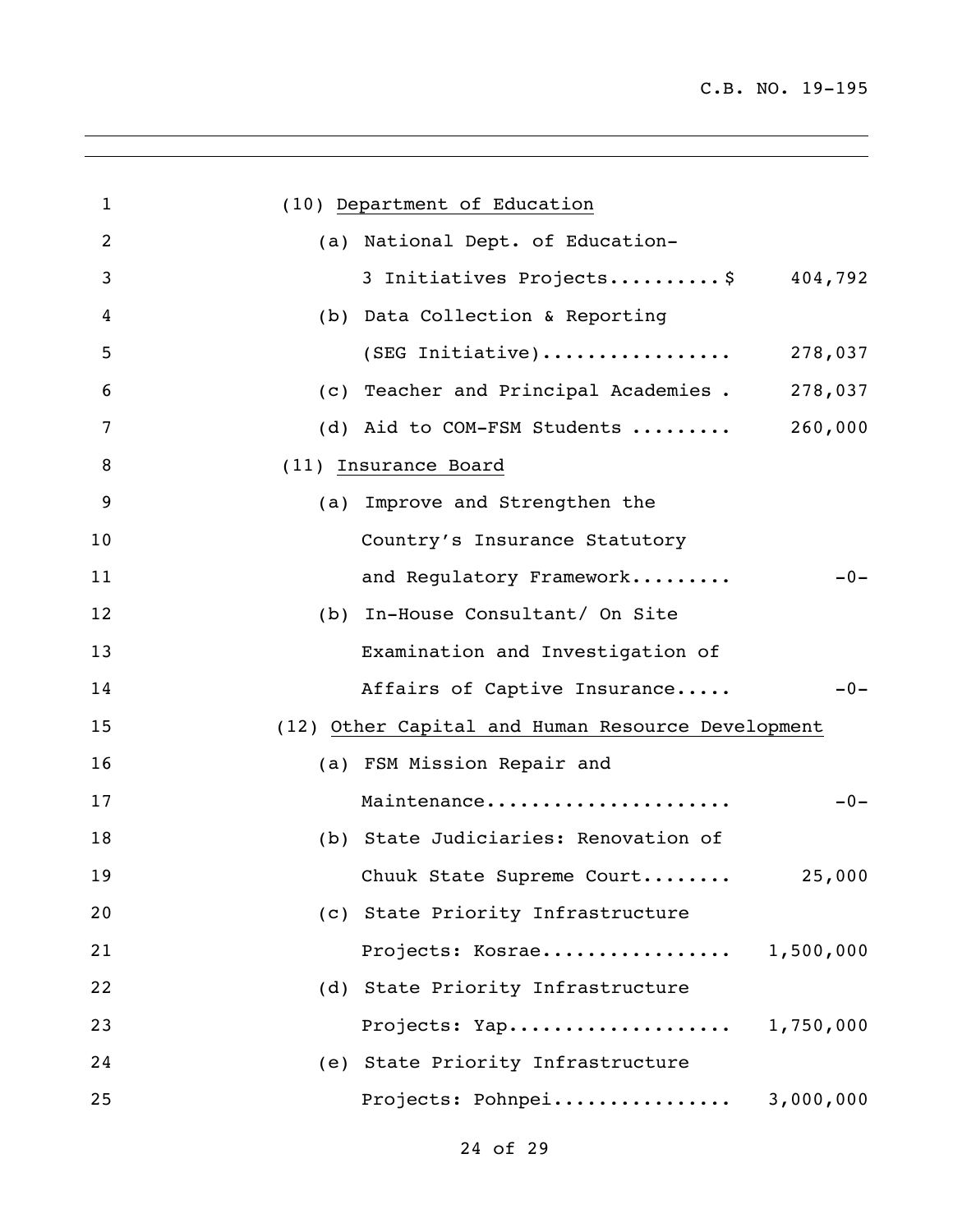$\overline{\phantom{a}}$ 

| $\mathbf{1}$   | (f) State Priority Infrastructure                            |
|----------------|--------------------------------------------------------------|
| $\overline{2}$ | Projects: Chuuk\$ 4,500,000                                  |
| 3              | (g) Upgrade: FSM Internet to Fiber                           |
| 4              | Optic<br>$-0-$                                               |
| 5              | (h) Reimbursement of Chuuk Priority                          |
| 6              | Infrastructure Project                                       |
| 7              | Funds- FY15 2,500,000                                        |
| 8              | Section 10. Employment Ceilings. The maximum number of       |
| 9              | positions for each branch and agency of the National         |
| 10             | Government of the Federated States of Micronesia for fiscal  |
| 11             | year 2016 shall be as follows:                               |
| 12             | (1) Executive Branch<br>469                                  |
| 13             | (2) Legislative Branch<br>59                                 |
| 14             | (3) Judiciary Branch<br>35                                   |
| 15             | (4) Public Auditor<br>21                                     |
| 16             | (5) Agencies                                                 |
| 17             | (a) National Oceanic Resource                                |
| 18             | Management Authority<br>11                                   |
| 19             | (b) FSM Banking Board<br>4                                   |
| 20             | (c) FSM Insurance Board<br>5                                 |
| 21             | (d) National Postal Services<br>40                           |
| 22             | (6) Special Programs                                         |
| 23             | (a) National Election Commission                             |
| 24             | Office<br>13                                                 |
| 25             | Section 11.<br>Reprogramming. Reprogramming of funds into or |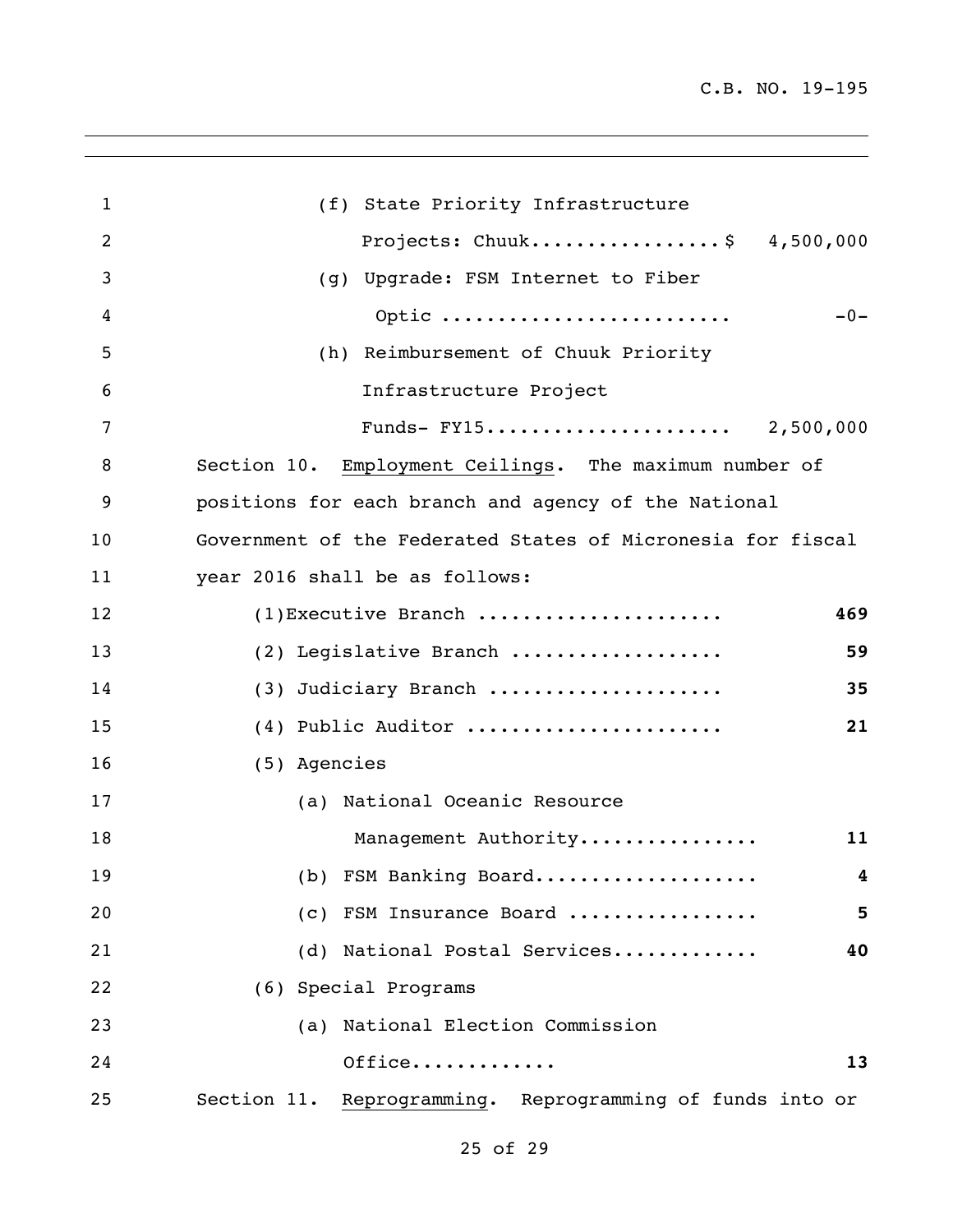from the personnel budget line item shall not be permitted. The President, Speaker, Chief Justice and Public Auditor may reprogram up to 10% percent to or from the funds appropriated in sections 2 (Operating Expenses of the Executive Branch), 3 (Operating Expenses of the Legislative Branch), 4 (Operating Expenses of the National Judicial Branch), and 5 (Operating Expenses of the National Public Auditor). Reprogramming of funds within a department, office or agency shall be effected by the head of such department, office or agency by specifying in writing to the Secretary of the Department of Finance and Administration of the FSM National Government, the accounts for which funding is either increased or decreased. Reprogramming other than as specified herein is not permitted, and more specifically, reprogramming into or out of any line item contained in section 8 (Grants, Subsidies and Contributions) or section 9 (Capital and Human Resources Development) is not permitted. The President shall report to Congress within one month of the last day of each financial quarter all amounts reprogrammed inter or intra a department, office or agency. Section 12. Allotment and Management of Funds and Lapse Dates.

## (1) General provisions.

 (a) All funds appropriated by this act shall be allotted, managed, administered and accounted for in accordance with applicable law, including, but not limited to, the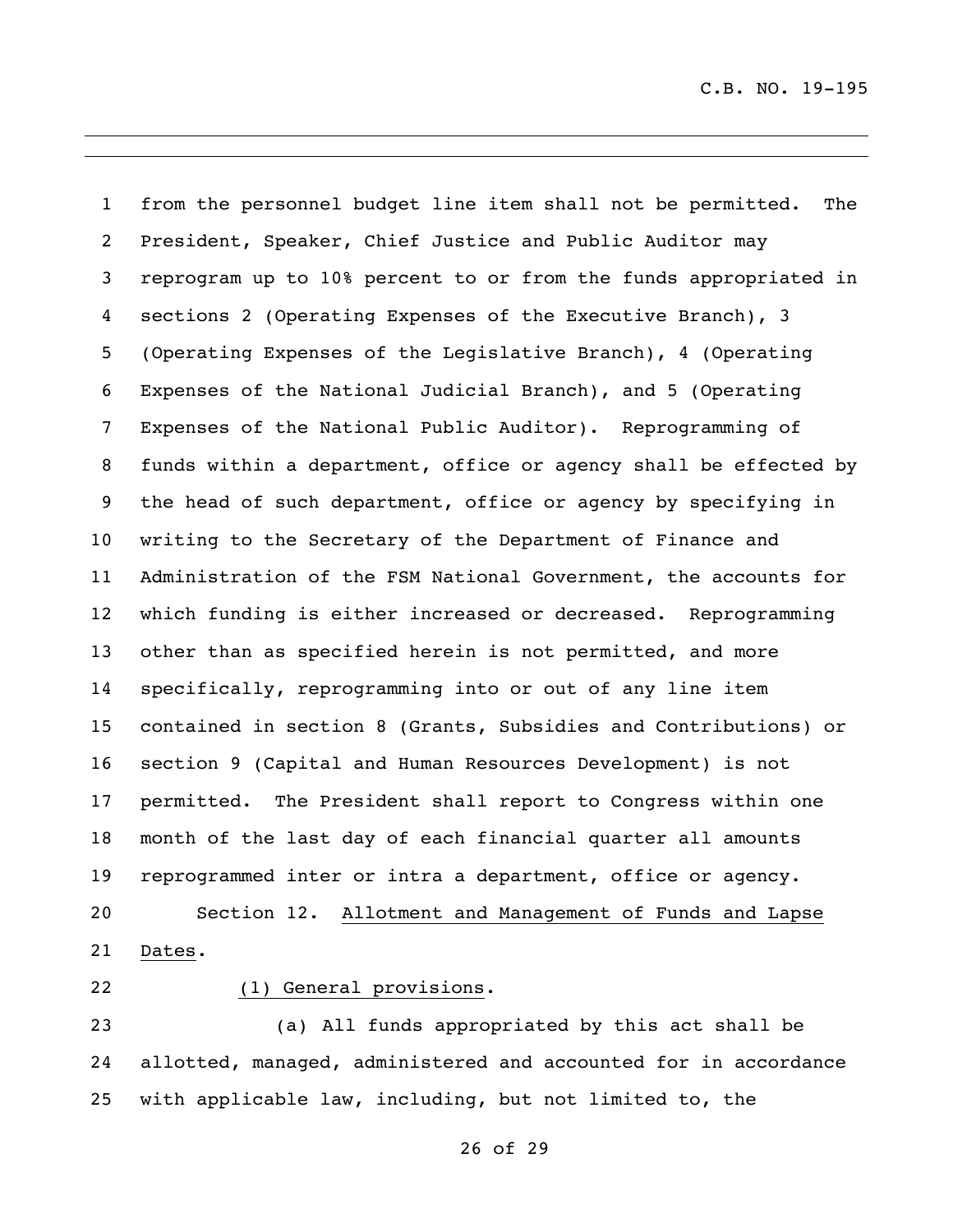Financial Management Act of 1979.

 (b) The allottees shall be responsible for ensuring that these funds, or so much thereof as may be necessary, are used solely for the purposes specified in this act, and that no obligations are incurred in excess of the sums appropriated.

 (2) Allottees. The allottees of the funds appropriated by this act are as follows:

 (a) Section 2 - the allottee of these funds shall be the President of the Federated States of Micronesia;

 (b) Section 3 - the allottee of these funds shall be the Speaker of the Congress of the Federated States of Micronesia; (c) Section 4 – the allottee of these funds shall be the Chief Justice of the Supreme Court of the Federated States of Micronesia;

 (d) Section 5 – the allottee of these funds shall be the Public Auditor of the Federated States of Micronesia;

 (e) Sections 6 through 9 - the allottee of these funds shall be the President of the Federated States of Micronesia; PROVIDED, HOWEVER, that for the following subsections of sections 8 through 9 of this act:

21 (i) Section  $8(6)(g)$  – the allottee shall be the President of the College of Micronesia – FSM;

 (ii) Section 8 (9)(a) through (t) – the allottee of these funds shall be the Speaker of the Congress of the Federated States of Micronesia;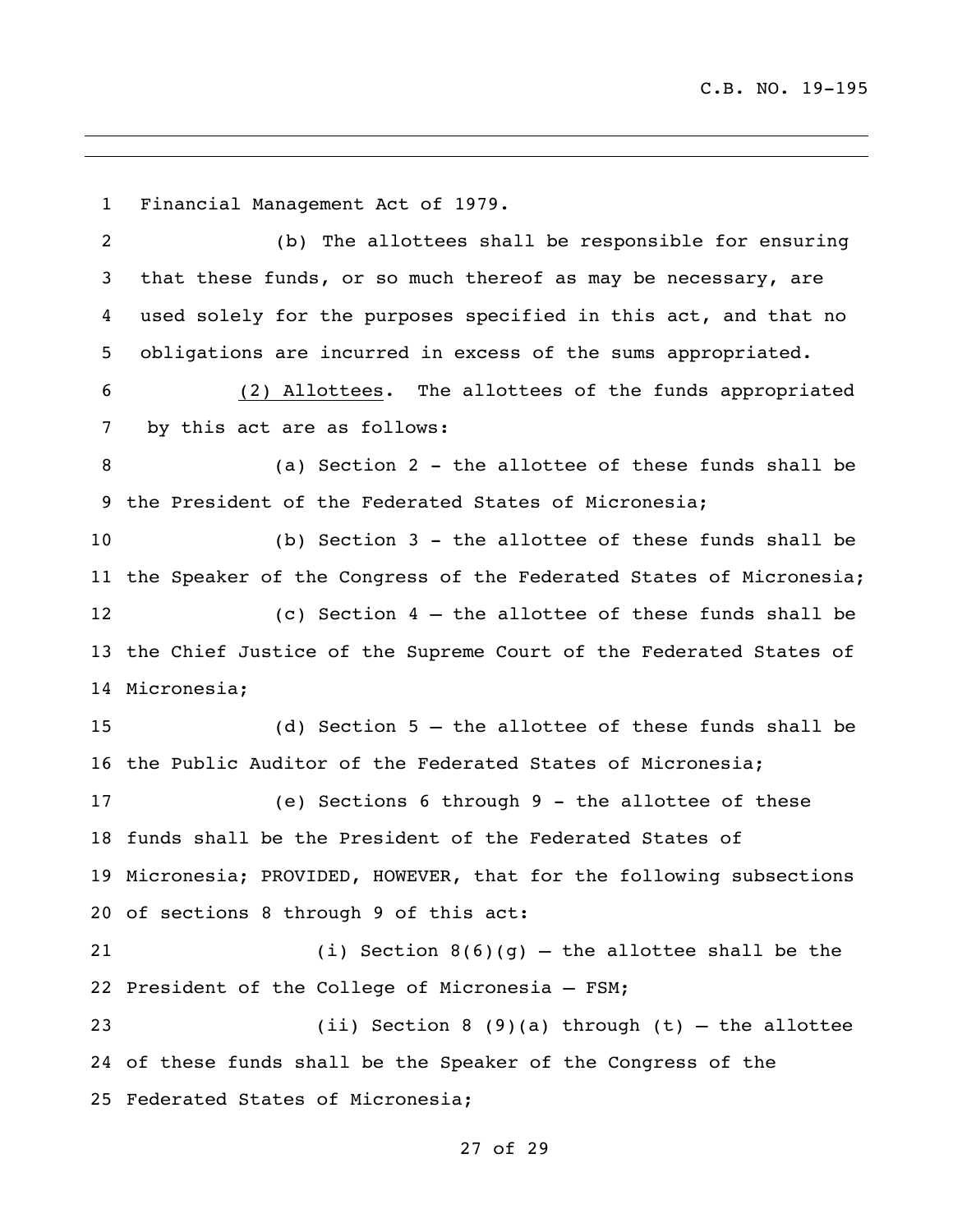(iii) Section 8(12)(a) through (d) - the allottee of these funds shall be the Chief Justice of the respective State Supreme Court; (iv) Section 8(12)(o) – the allottee of these funds shall be the Governor of the respective States; 6 (v) Section  $8(12)(p)$  – the allottee of these funds shall be the Governor of the State of Yap; 8 (iv) Section 9(1)(a) through (c) - the allottee of these funds shall be the President of the College of Micronesia-FSM; (v) Section 9(4)(b) through (e) – the allottee of 12 these funds shall be the Governor of the respective States; (v) Section 9(12)(b) – the allottee of these funds shall be the Chief Justice of the Chuuk State Supreme Court. (vi) Section 9(12)(c) through (f) - the allottee of these funds shall be the Governor of the respective States. (vii) Section 9(12)(h) – the allottee of these funds shall be the Governor of the State of Chuuk. (3) Lapse date. The authority of the allottees to obligate funds appropriated by this act shall lapse as of September 30, 2017; PROVIDED, HOWEVER, that the funds appropriated under section 9 of this act shall not lapse.